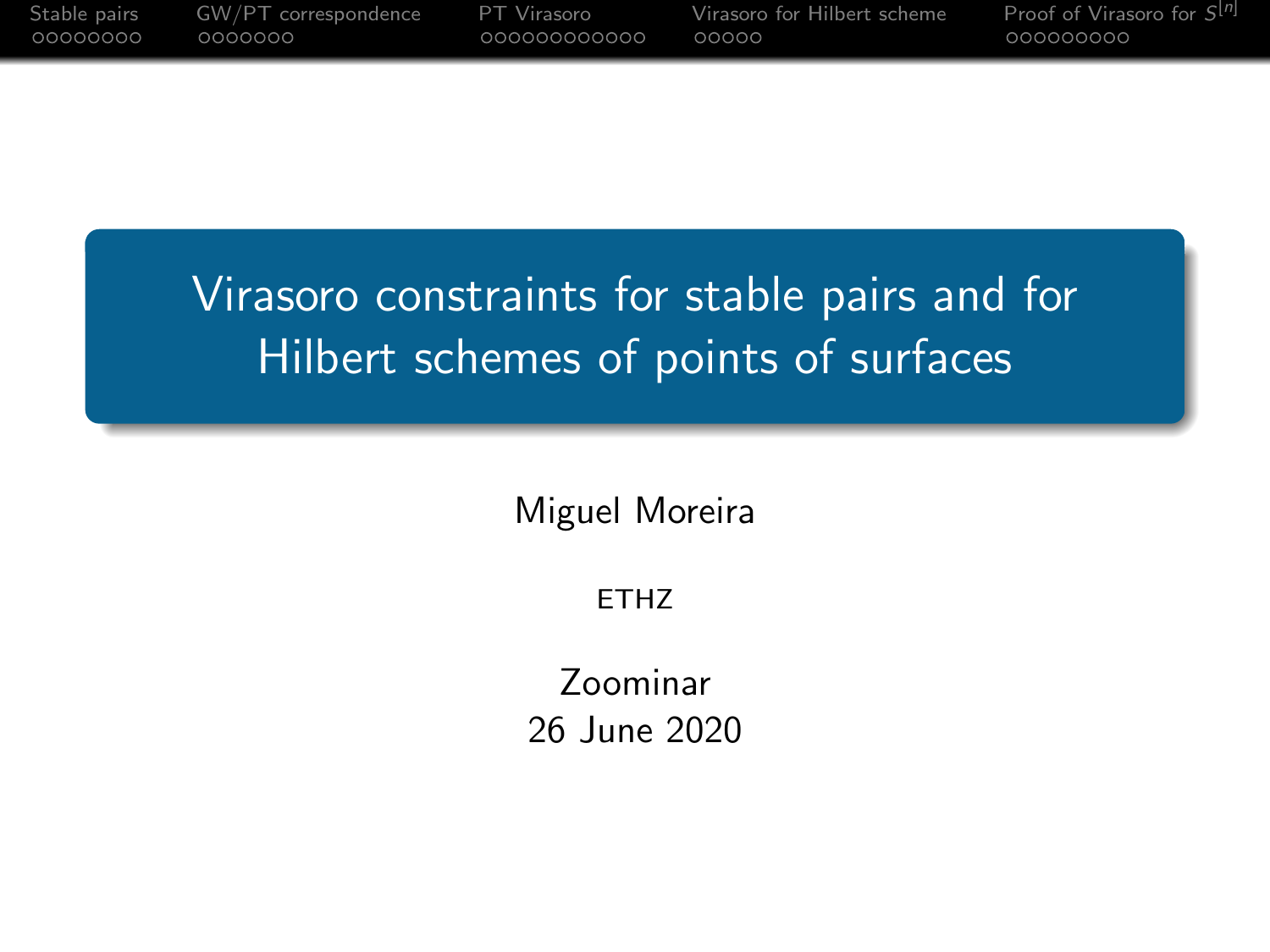[Stable pairs](#page-11-0) [GW/PT correspondence](#page-40-0) [PT Virasoro](#page-0-0) [Virasoro for Hilbert scheme](#page-0-0) [Proof of Virasoro for](#page-0-0) S Proof of Virasoro for  $S^{[n]}$ 0000000 00000000000 00000 Introduction

Based on joint work with A. Oblomkov, A. Okounkov and R. Pandharipande.

• Theory of stable pairs (PT) provides a (sheaf theoretical) way to:

– Compactify the space of nonsigular embedded curves on a  $3$ -fold  $X$ 

- Define numerical invariants ("curve counts").
- Conjecturally equivalent to other curve counting theories like Gromov-Witten (GW) and Donaldson-Thomas (DT).<sup>1</sup>
- Virasoro conjecture predicts universal constraints on Gromov-Witten invariants.<sup>2</sup>

<sup>1</sup>Contributions by Maulik, Nekrasov, Okounkov, Pandharipande, Pixton, Oblomkov, Thomas, Stoppa, Bridgeland and many others.

 $2$ Contributions by Witten, Kontsevich, Eguchi, Hori, Xiong, Getzler, Givental, Teleman, Okounkov, Pandharipande and many others.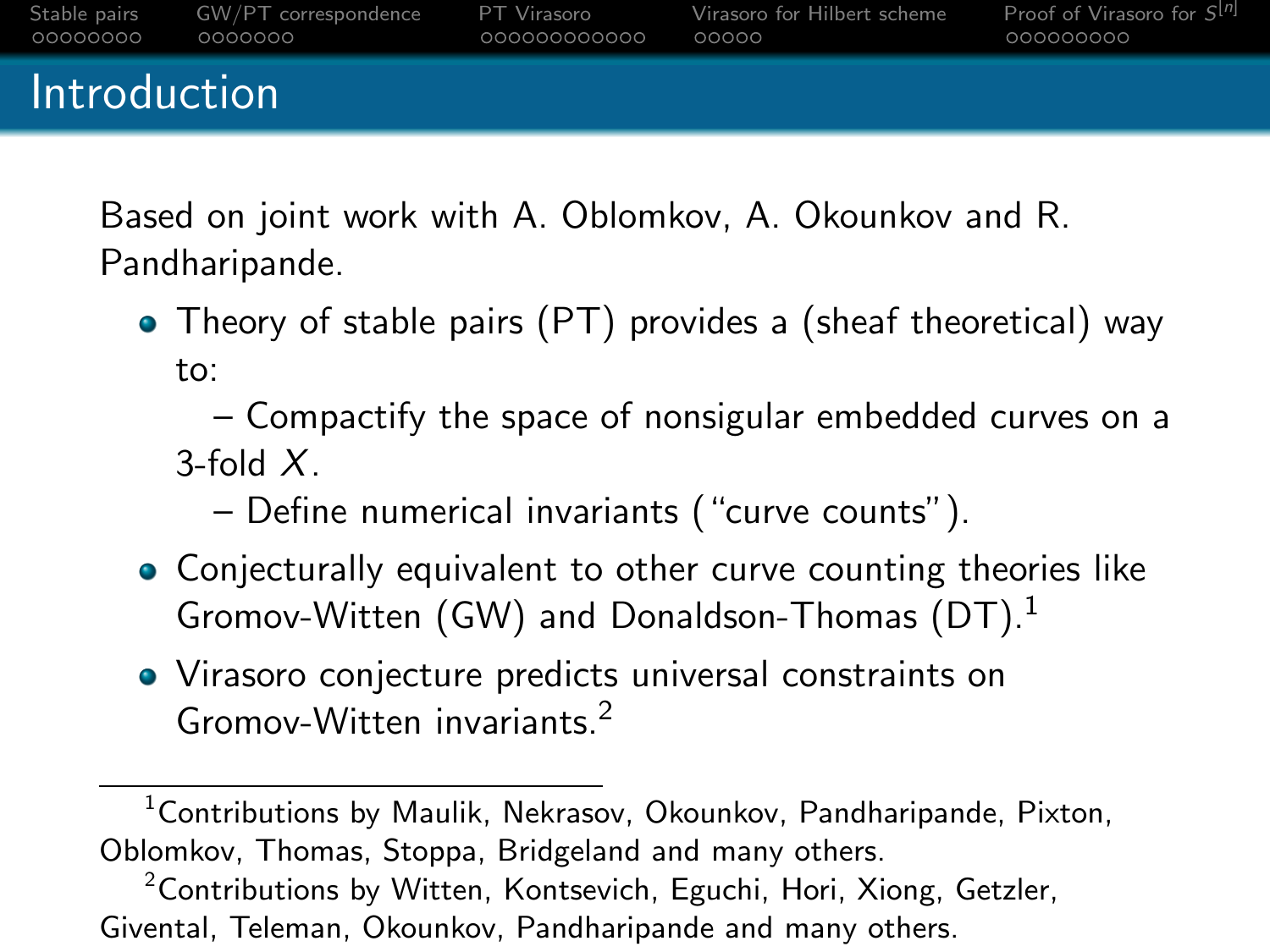| _00000000           | Stable pairs GW/PT correspondence | PT Virasoro  | Virasoro for Hilbert scheme | Proof of Virasoro for $S^{[n]}$ |
|---------------------|-----------------------------------|--------------|-----------------------------|---------------------------------|
|                     | 0000000                           | 000000000000 | 00000                       | 000000000                       |
| <b>Introduction</b> |                                   |              |                             |                                 |

• Expect:

 $GW/PT$  correspondence  $+$  GW Virasoro  $\Rightarrow$  PT Virasoro.

- Precise form of the conjecture for  $X = \mathbb{P}^3$  was found in ∼ 2007 by Oblomkov, Okounkov, Pandharipande (OOP).
- Recent progress (together with OOP): precise formulation of the conjecture for any simply-connected 3-fold (at least when it doesn't have  $(0, p)$  cohomology).
- (With OOP) Proof of the PT Virasoro for toric 3-folds in the stationary regime.
- Verification of the PT Virasoro for the cubic 3-fold in the curve class of lines.
- Proof of a certain specialization that gives a new set of relations satisfied by tautological classes in the Hilbert scheme of points of a surface.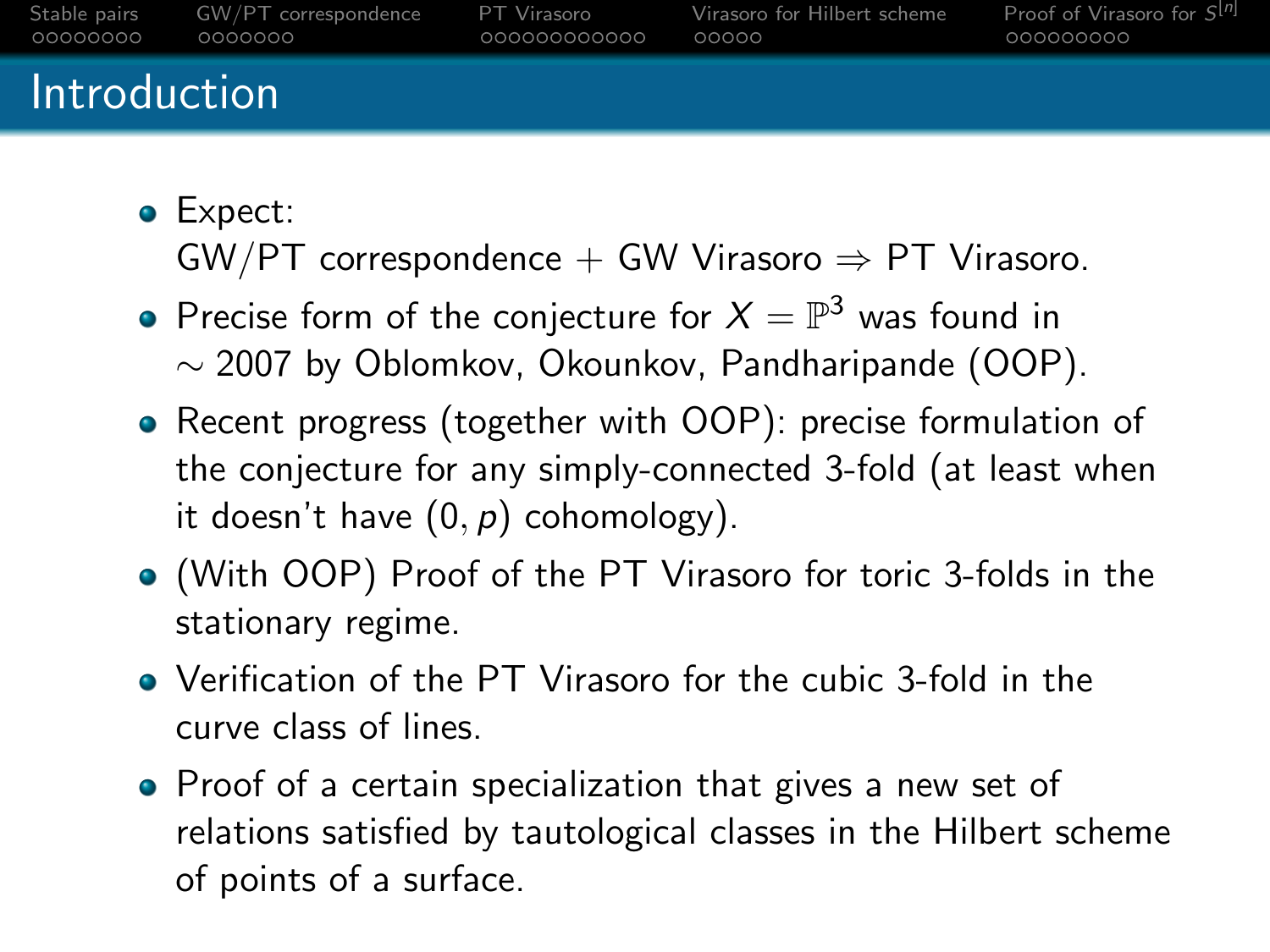| •            | <b>Stable pairs GW/PT</b> correspondence | PT Virasoro   | Virasoro for Hilbert scheme | Proof of Virasoro for $S^{[n]}$ |
|--------------|------------------------------------------|---------------|-----------------------------|---------------------------------|
|              | . 0000000                                | _000000000000 | 00000                       | ,000000000                      |
| Stable pairs |                                          |               |                             |                                 |

Let  $X$  be a smooth projective 3-fold over  $\mathbb{C}$ .

### Definition (Pandharipande-Thomas)

A stable pair on X is a coherent sheaf F on X together with a section  $\mathcal{O}_X \stackrel{s}{\to} F$  satisfying the following two stability conditions:

- $\bullet$  F is pure of dimension 1: every non-trivial coherent sub-sheaf of F has dimension 1.
- **2** The cokernel of s has dimension 0.

We associate two discrete invariants:

$$
\beta = [\text{supp}(F)] \in H_2(X; \mathbb{Z}) \text{ and } n = \chi(X, F).
$$

The space  $P_n(X, \beta)$  parametrizing stable pairs with fixed discrete invariants is a projective fine moduli space.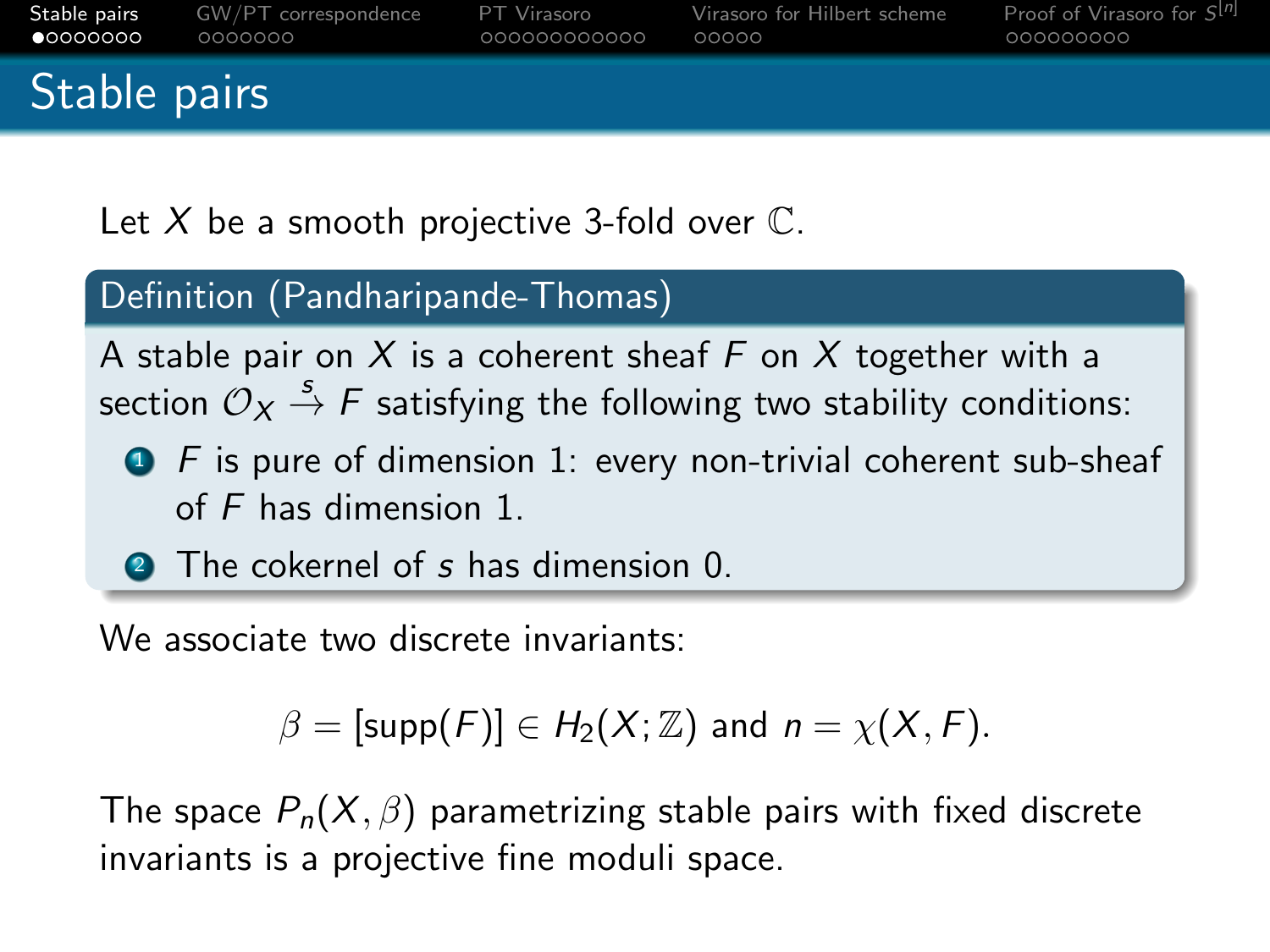

If  $C \subset X$  is a smooth curve and D is an effective divisor on C

$$
\mathcal{O}_X \stackrel{s}{\to} \iota_* \mathcal{O}_C(D)
$$

is a stable pair with support  $C$  and.

$$
\mathsf{coker}(s) = \mathcal{O}_D.
$$

Roughly speaking: stable pair is a curve decorated with finite number of points contained in the curve (zeros of the section). In general  $P_n(X, \beta)$  has more degenerate objects (supported in singular curves).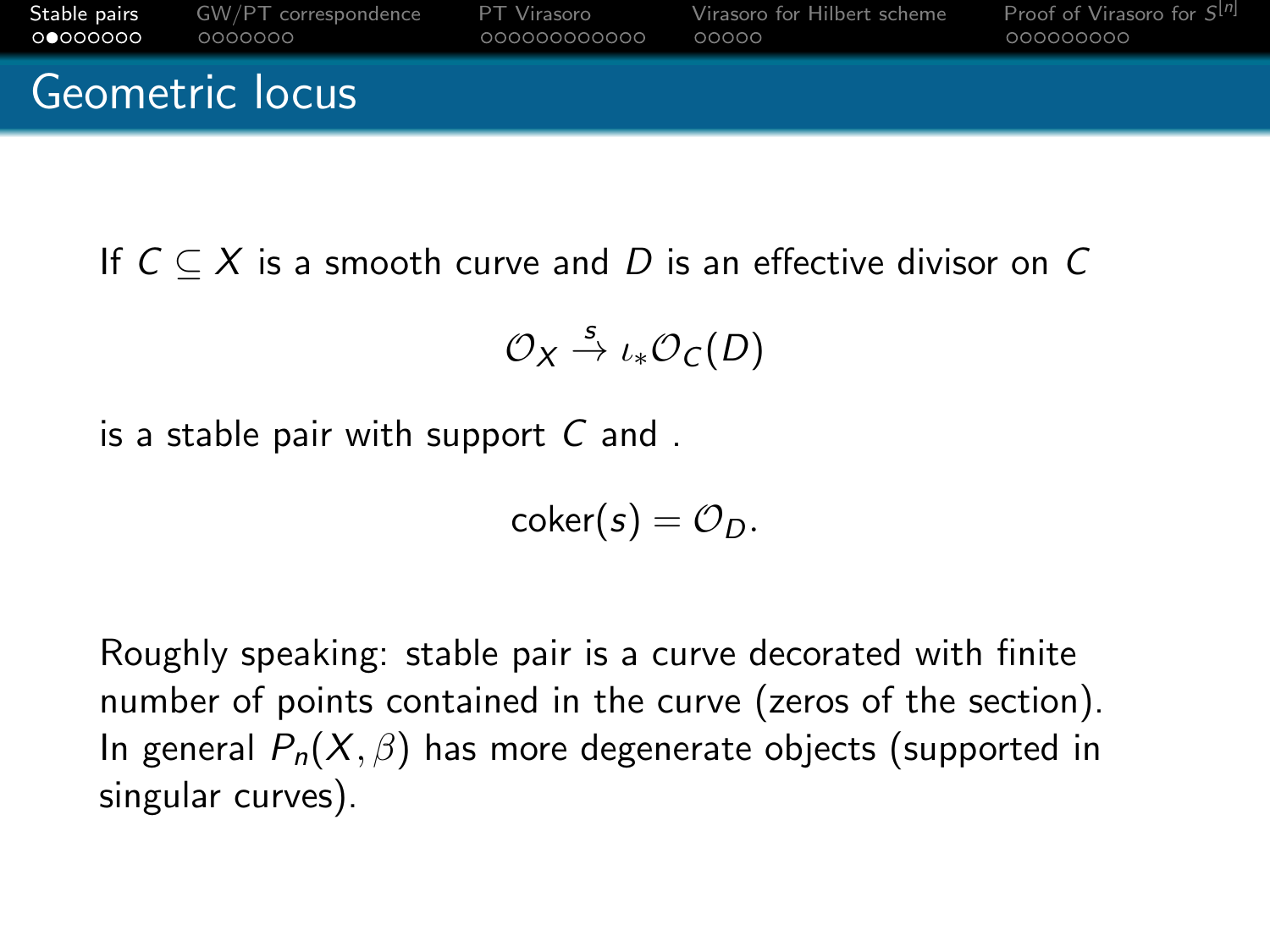| ററ●റററററ | <b>Stable pairs GW/PT</b> correspondence | PT Virasoro   | Virasoro for Hilbert scheme | <b>Proof of Virasoro for <math>S^{[n]}</math></b> |
|----------|------------------------------------------|---------------|-----------------------------|---------------------------------------------------|
|          | 0000000                                  | .000000000000 | 00000                       | 000000000                                         |
|          | Geometric locus                          |               |                             |                                                   |

### Example

For  $t \neq 0$  consider the embedded curve

$$
C_t = \{x = z = 0\} \cup \{y = z - t = 0\} \subseteq \mathbb{C}^3
$$
.

As a stable pair:

$$
\mathbb{C}[x,y,z] \stackrel{s}{\rightarrow} \mathbb{C}[x,y,z]/(x,z) \oplus \mathbb{C}[x,y,z]/(y,z-t).
$$

In the limit  $t \to 0$ :

$$
\mathbb{C}[x,y,z] \stackrel{s}{\rightarrow} \mathbb{C}[x,y,z]/(x,z) \oplus \mathbb{C}[x,y,z]/(y,z) \rightarrow \underbrace{\mathbb{C}/(x,y,z)}_{\text{coker}}.
$$

Not surjective anymore.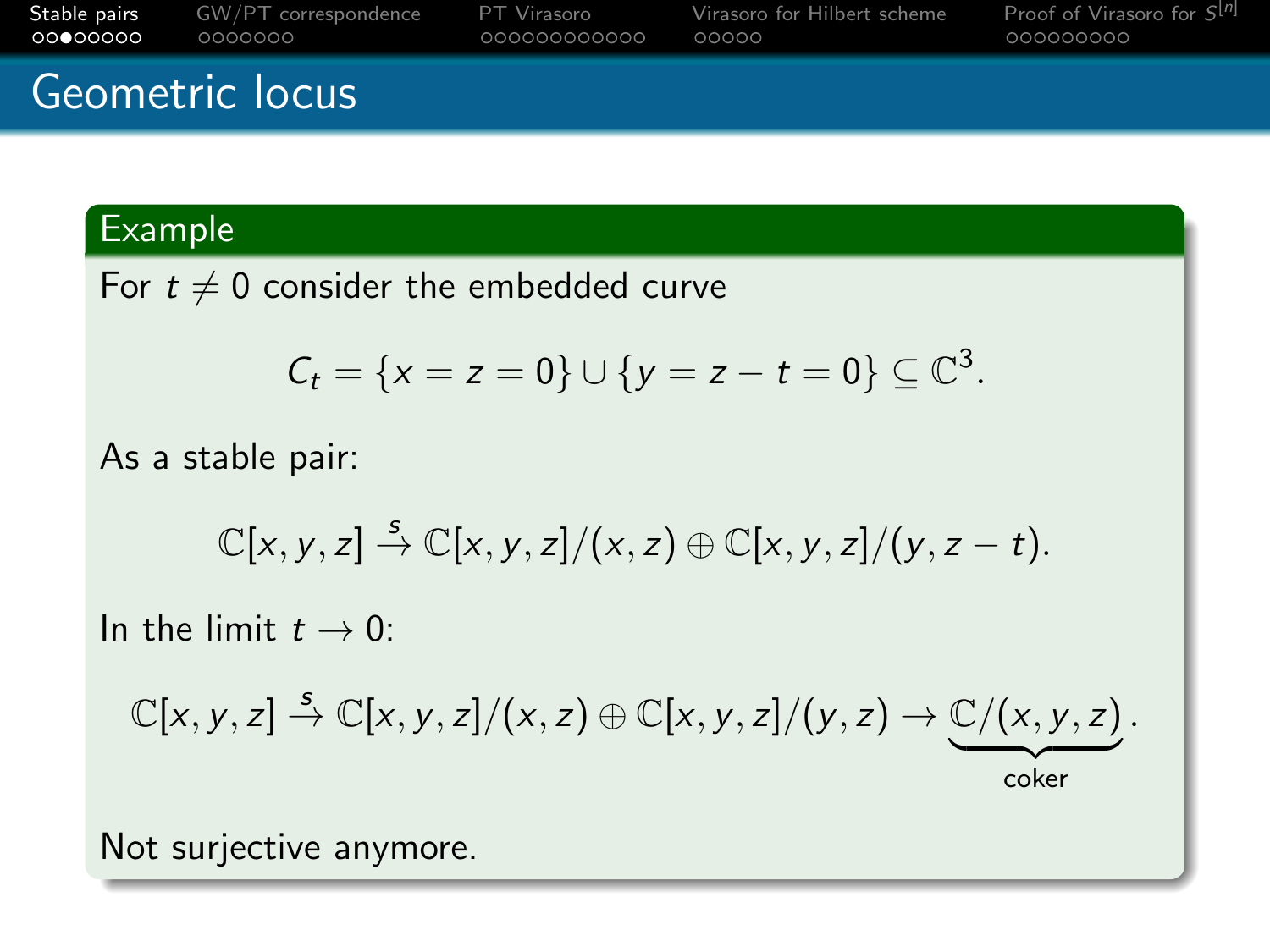

The moduli space  $P_n(X, \beta)$  admits a 2-term perfect obstruction theory (Pandharipande-Thomas). Associate to a stable pair  $\mathcal{O}_X \stackrel{s}{\rightarrow} F$  the 2-term complex

$$
I^{\bullet} = \{ \mathcal{O}_X \stackrel{s}{\rightarrow} F \} \in D^b(X).
$$

The (fixed-determinant) obstruction theory on  $D^b(X)$  provides a deformation theory on  $P_n(X, \beta)$ :

- Tangent space:  $Ext^1(I^{\bullet}, I^{\bullet})_0$ .
- Obstruction space:  $Ext<sup>2</sup>(I<sup>•</sup>, I<sup>•</sup>)<sub>0</sub>$ .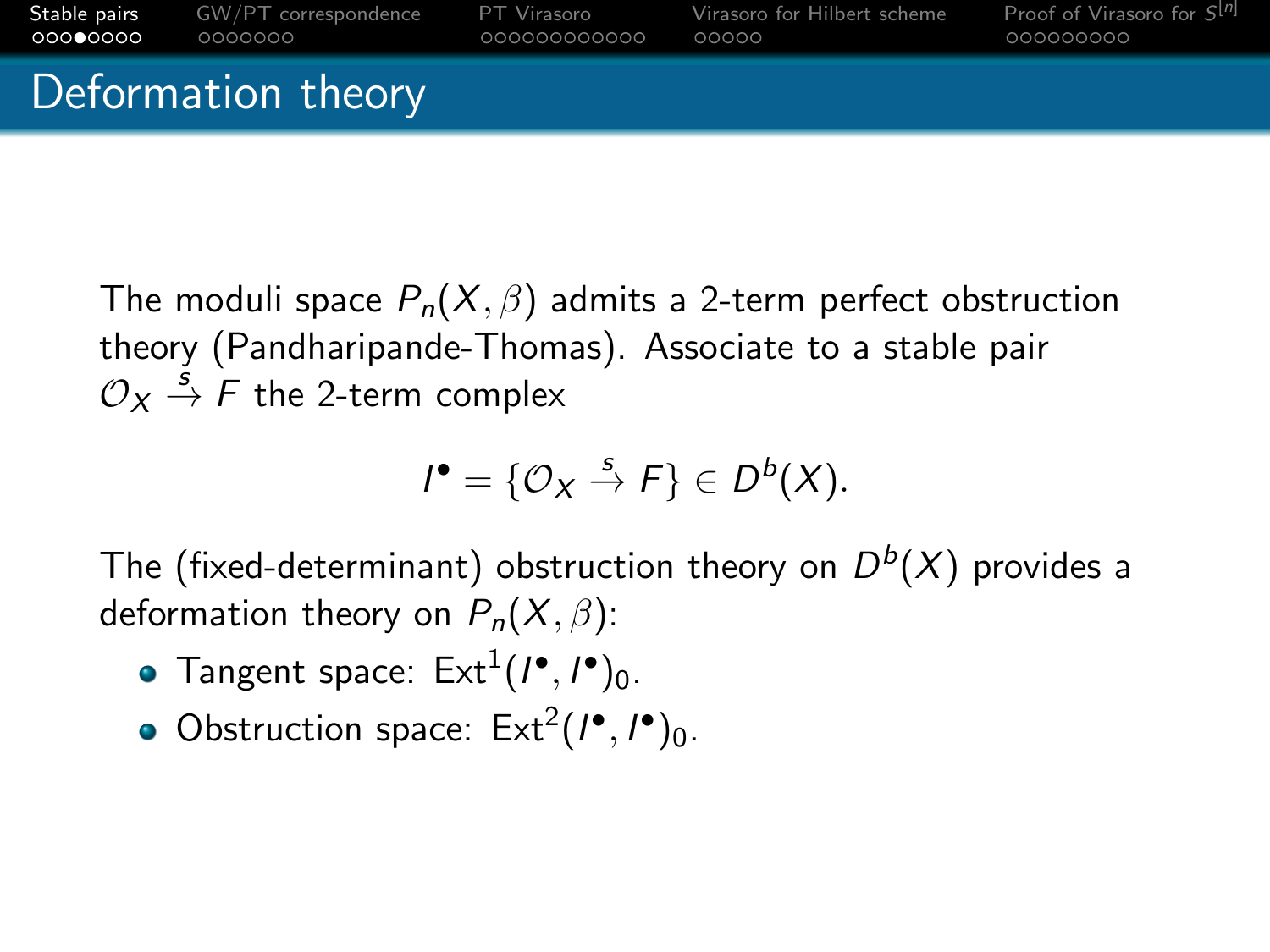[Stable pairs](#page-11-0) [GW/PT correspondence](#page-40-0) [PT Virasoro](#page-0-0) [Virasoro for Hilbert scheme](#page-0-0) [Proof of Virasoro for](#page-0-0) S Proof of Virasoro for  $S^{[n]}$ 0000000 000000000000  $00000$ 

### Virtual fundamental class

Higher  $\mathsf{Ext}^*(I^\bullet, I^\bullet)_0$  vanish  $\leadsto$  2-term perfect deformation theory  $\rightsquigarrow$  virtual fundamental class

$$
[P_n(X,\beta)]^{\text{vir}}\in A_{d_\beta}(X)
$$

where  $d_{\beta}$  is the expected dimension:

$$
d_{\beta}=-\chi(\mathsf{R}\operatorname{\mathsf{Hom}}\nolimits(\mathsf{I}^\bullet,\mathsf{I}^\bullet)_0)=\int_{\beta}c_1(X).
$$

#### Remark

For the vanishing of the higher Ext's we need  $X$  to be 3-dimensional.

#### Remark

The virtual dimension depends only on the support of the stable pair and not on the number of points decorating the curve.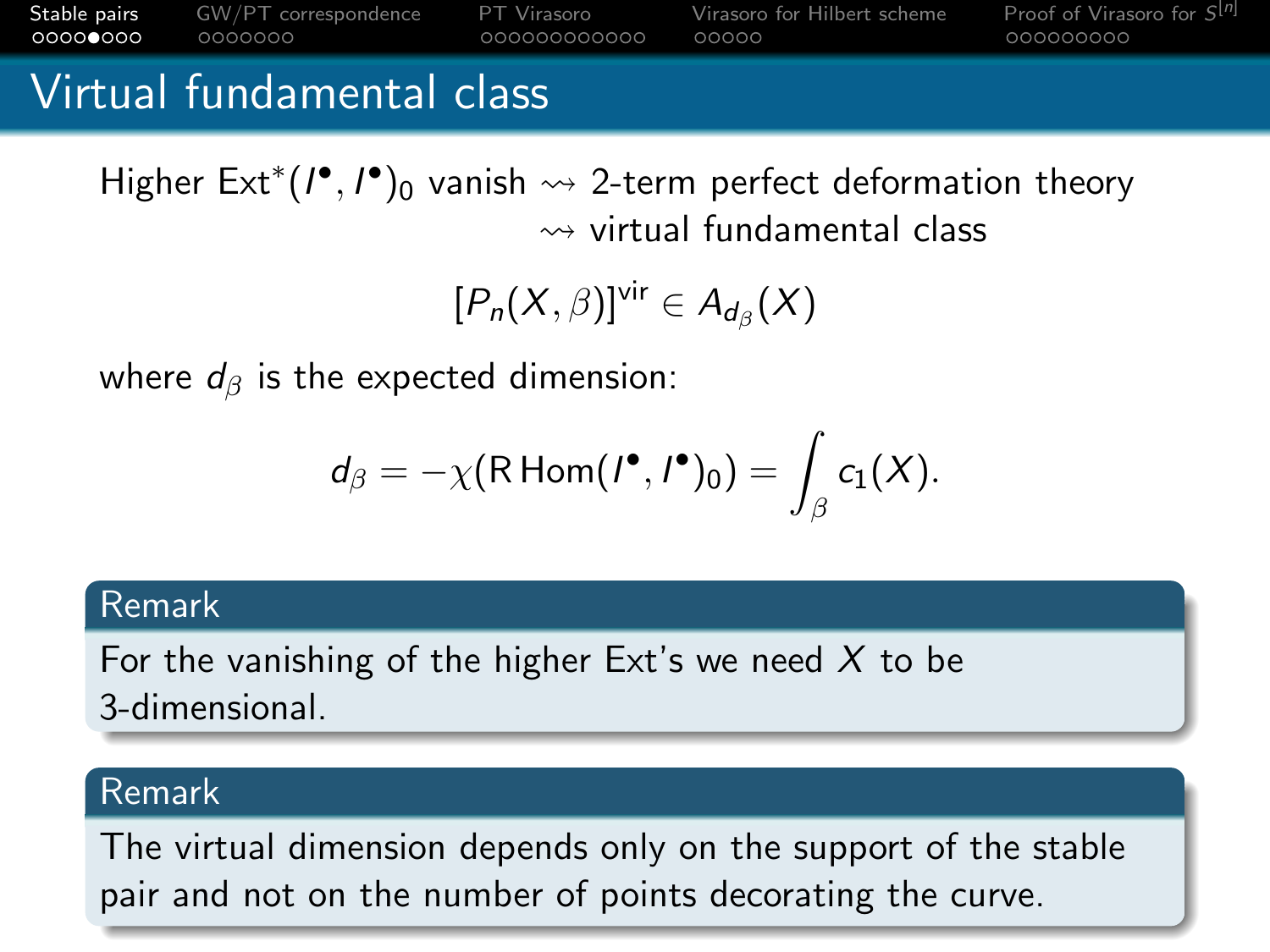[Stable pairs](#page-11-0) [GW/PT correspondence](#page-40-0) [PT Virasoro](#page-0-0) [Virasoro for Hilbert scheme](#page-0-0) [Proof of Virasoro for](#page-0-0) S Proof of Virasoro for  $S^{[n]}$ 

### **Descendents**

When  $X$  is Calabi-Yau the virtual dimension is  $0$ . Can define the curve count

$$
\langle 1 \rangle^{\mathcal{X},\mathsf{PT}}_{\mathsf{n},\beta} \stackrel{\mathrm{def}}{=} \int_{[P_{\mathsf{n}}(\mathcal{X},\beta)]^{\mathrm{vir}}} 1 \in \mathbb{Z}.
$$

If  $d_{\beta} > 0$  one needs to impose constraints on the curve to get meaningful counts.

#### **Definition**

For  $\gamma \in H^*(X)$ ,  $k \geq 0$  define the descendents

$$
\mathsf{ch}_k(\gamma)=(\pi_P)_*\left(\mathsf{ch}_k\left(\mathbb{F}-\mathcal{O}\right)\cdot\pi_X^*(\gamma)\right)\in H^*(P_n(X,\beta)).
$$

$$
\mathbb{F}
$$
\n
$$
\downarrow
$$
\n
$$
X \leftarrow \frac{\pi_X}{X} \times P_n(X, \beta) \xrightarrow{\pi_P} P_n(X, \beta)
$$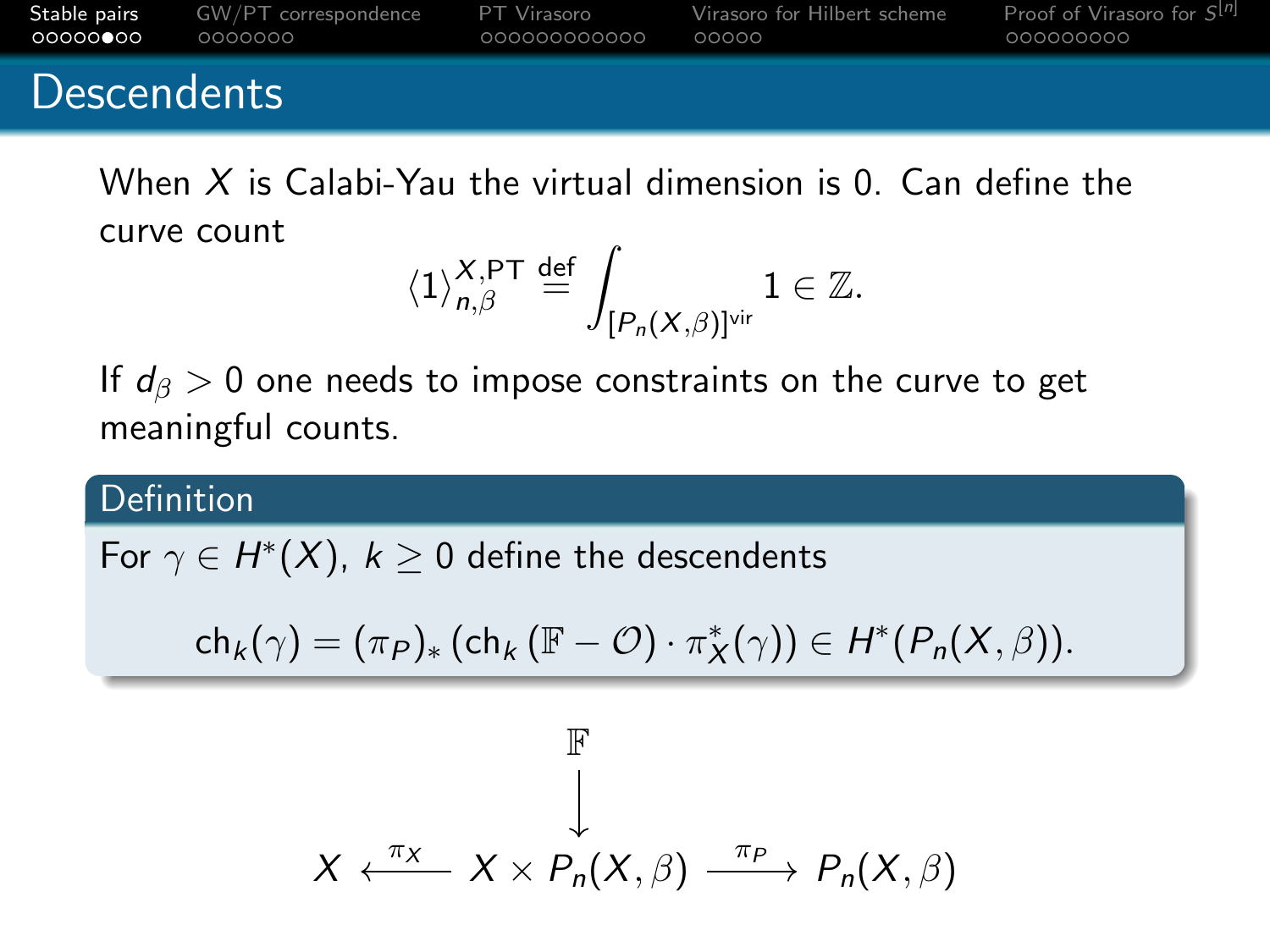| റററററൈ⊜റ             | <b>Stable pairs</b> GW/PT correspondence | PT Virasoro    | Virasoro for Hilbert scheme | Proof of Virasoro for $S^{[n]}$ |
|----------------------|------------------------------------------|----------------|-----------------------------|---------------------------------|
|                      | l annonon i                              | - 000000000000 | 00000                       | 000000000                       |
| <b>PT</b> invariants |                                          |                |                             |                                 |

#### Remark

Since  $F$  is supported in codimension 2

$$
\mathsf{ch}_0(\gamma) = -\int_X \gamma \in H^0(P) \text{ and } \mathsf{ch}_1(\gamma) = 0.
$$

Given a product of descendent classes  $D=\prod_{j=1}^m \ch_{k_j}(\gamma_j)$  we denote integration against the virtual fundamental class by

$$
\langle D \rangle^{X,\text{PT}}_{n,\beta} = \int_{[P_n(X,\beta)]^{\text{vir}}} D \in \mathbb{Q}.
$$

We assemble the information of all  $n$  in the partition function

$$
\langle D \rangle^{\mathsf{X},\mathsf{PT}}_\beta = \sum_{n \in \mathbb{Z}} q^n \langle D \rangle^{\mathsf{X},\mathsf{PT}}_{n,\beta} \in \mathbb{Q}((q)).
$$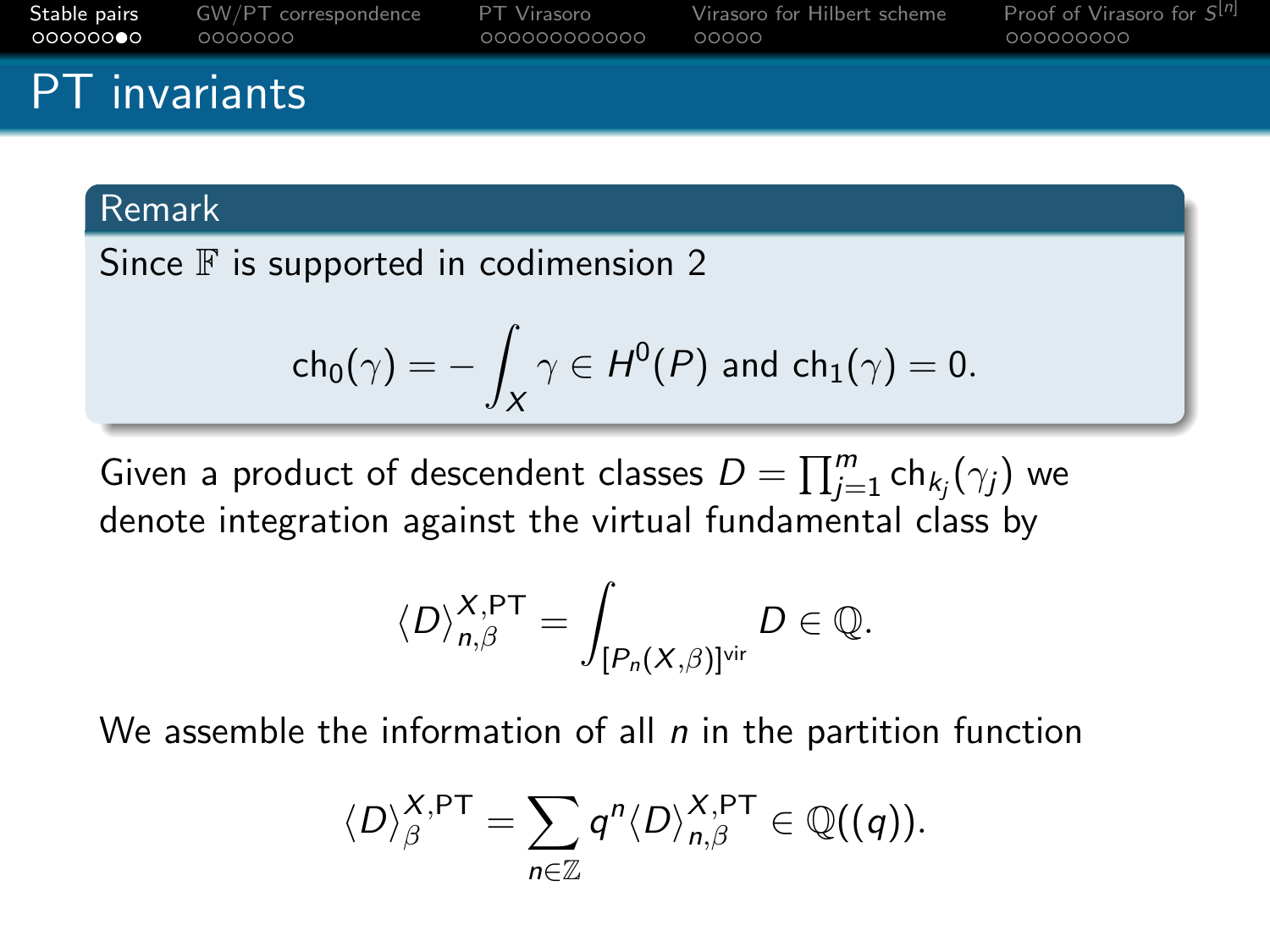Proof of Virasoro for  $S^{[n]}$ [Stable pairs](#page-11-0) [GW/PT correspondence](#page-40-0) [PT Virasoro](#page-0-0) [Virasoro for Hilbert scheme](#page-0-0) [Proof of Virasoro for](#page-0-0) S  $0000000$ 0000000 000000000000  $00000$ 

### Rationality and functional equation

### **Conjecture**

Let  $D=\prod_{j=1}^m\mathsf{ch}_{k_j}(\gamma_j).$  Then  $\langle D \rangle^{\mathsf{X},\mathsf{PT}}_\beta$  $\hat{\mathcal{B}}^{\gamma,\mathsf{F}+\mathsf{I}}$  is the Laurent expansion of a rational function  $f(q)$  satisfying the symmetry functional equation

$$
f(q^{-1}) = (-1)^{\sum_{j=1}^m k_j} q^{-d_{\beta}} f(q).
$$

Evidence for the conjecture:

- Both rationality and the functional equation hold for Calabi-Yau 3-folds (Bridgeland, Toda).
- <sup>2</sup> Rationality holds for toric 3-folds (Pandharipande-Pixton). The functional equation is known when  $k_i = 2$ .
- <sup>3</sup> Rationality holds for complete intersections in products of projective spaces for cohomology classes  $\gamma_i$  restricted from the ambient space (Pandharipande-Pixton).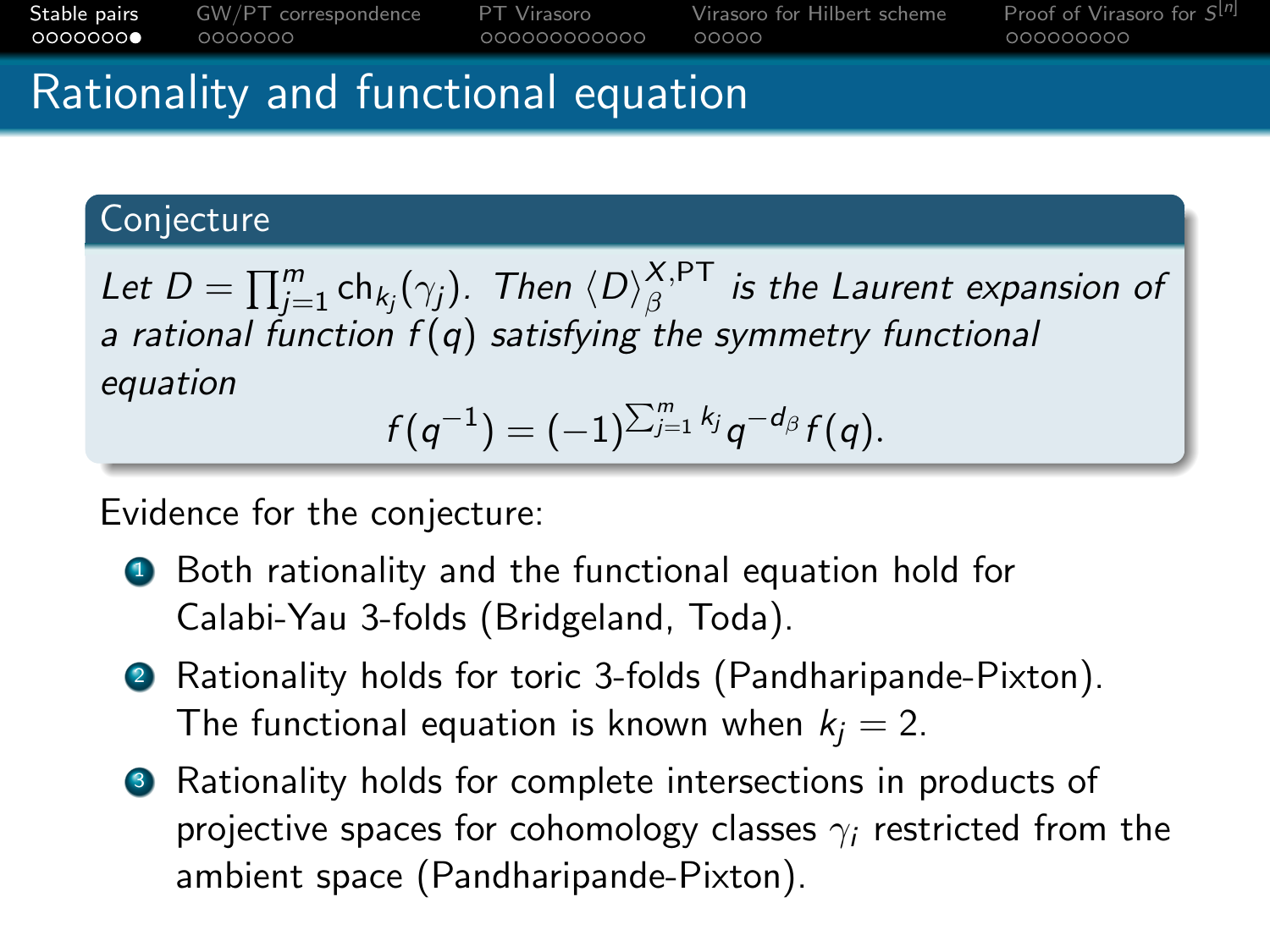<span id="page-11-0"></span>

On the Gromov-Witten side we compactify the moduli of embedded curves in a different way:

$$
\overline{M}_{g,m}(X,\beta)=\{(C,p_1,\ldots,p_m,f)\}
$$

parametrizes maps  $f: C \rightarrow X$  from a nodal curve of genus g with m marked points to X such that  $f_*[C] = \beta$ .

(We take here a slight variation of the usual GW moduli space by allowing C to be disconnected without collapsed components of genus 0 and 1.) This moduli space has a virtual fundamental class  $[\overline{M}_{g,m}(X,\beta)]^{\text{vir}}$ in virtual dimension

$$
virdim = d_{\beta} + m.
$$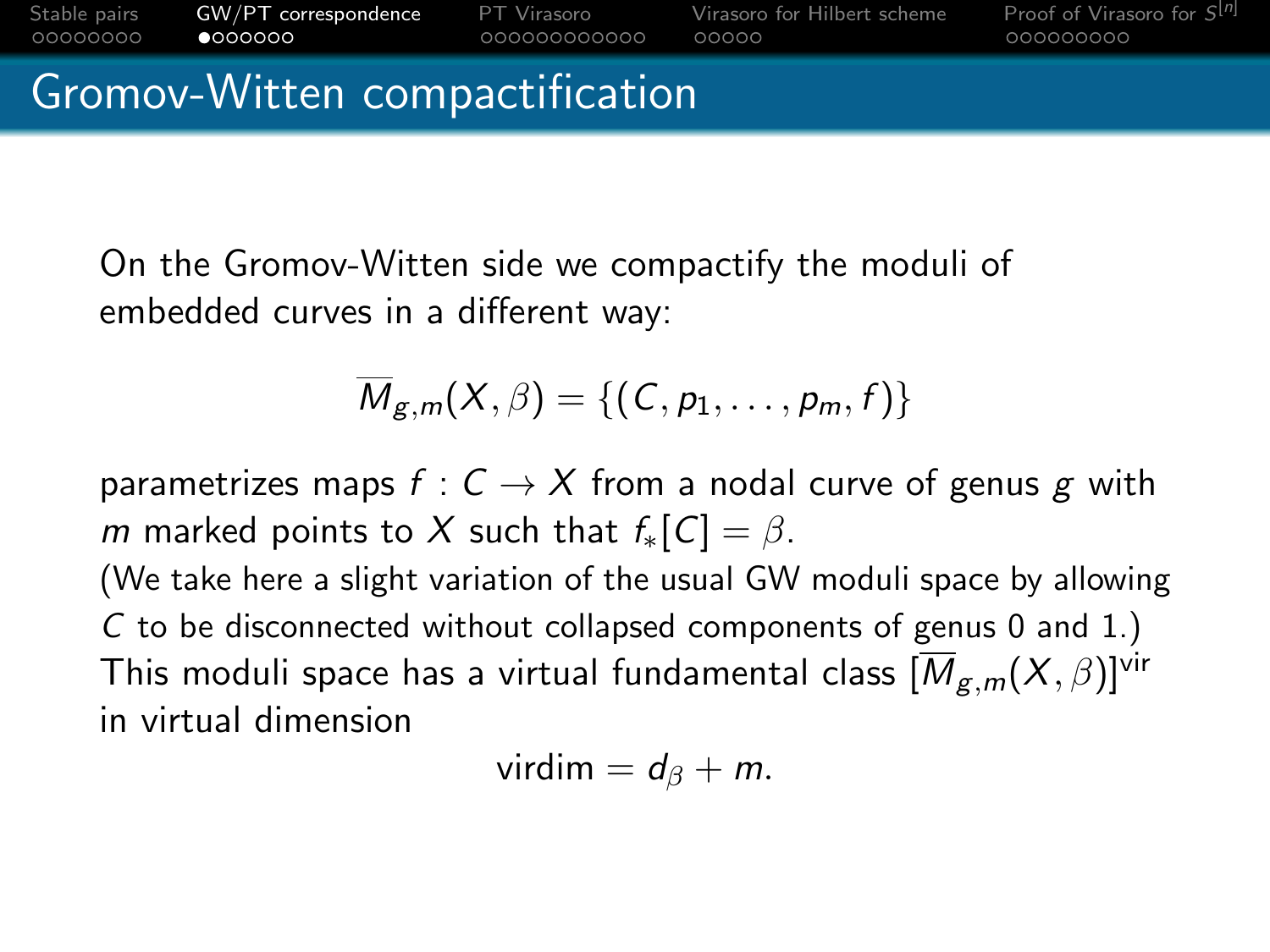[Stable pairs](#page-11-0) [GW/PT correspondence](#page-40-0) [PT Virasoro](#page-0-0) [Virasoro for Hilbert scheme](#page-0-0) Proof of Virasoro for  $S^{[n]}$ 00000000  $0000000$ 000000000000  $00000$ 000000000

Gromov-Witten descendents

In Gromov-Witten theory descendents are defined by

$$
\tau_k(\gamma) = \psi_i^k \text{ev}_i^*(\gamma)
$$

where

- $\psi_i = c_1(\mathbb{L}_i)$  and  $\mathbb{L}_i$  is the cotangent line bundle associated to the *i*-th point. The fiber of  $\mathbb{L}_i$  over  $(C, p_1, \ldots, p_m, f)$  is  $T_{p_i}^{\vee}C$ .
- ev $_{i}$  :  ${M}_{\mathcal{g},m}(X,\beta)\to X$  is evaluation at the  $i$ -th point,  $f(p_{i}).$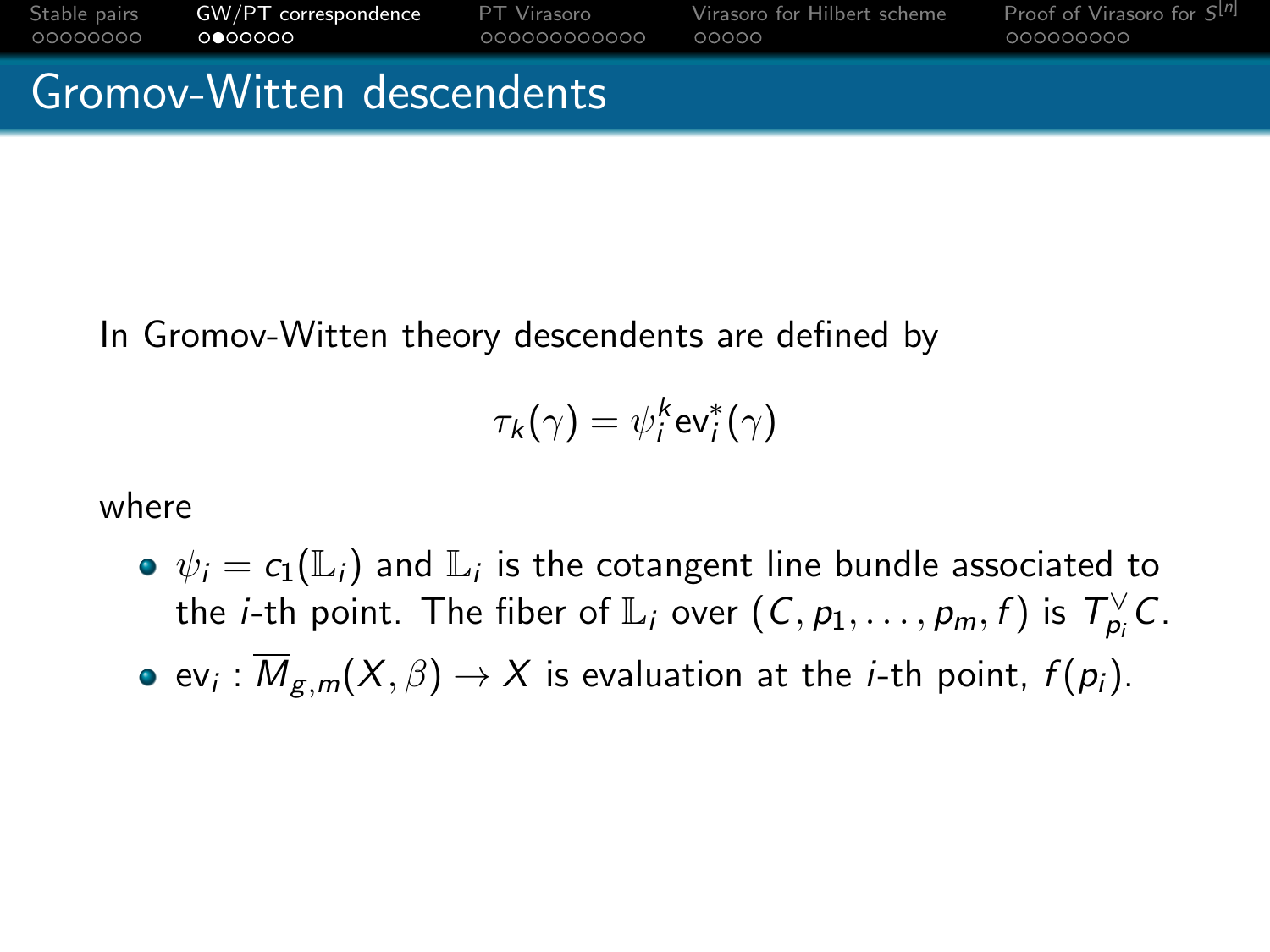

Gromov-Witten invariants are defined by integrating against virtual fundamental class:

$$
\left\langle \prod_{i=1}^m \tau_{k_i}(\gamma_i) \right\rangle_{g,\beta}^{X,\mathrm{GW}} = \int_{[\overline{M}_{g,m}(X,\beta)]^{\mathrm{vir}}} \prod_{i=1}^m \psi_i^{k_i} \mathrm{ev}_i^*(\gamma_i) \in \mathbb{Q}.
$$

The associated partition function is

$$
\left\langle \prod_{i=1}^m \tau_{k_i}(\gamma_i) \right\rangle_{\beta}^{X,\text{GW}} = \sum_{g \in \mathbb{Z}} \left\langle \prod_{i=1}^m \tau_{k_i}(\gamma_i) \right\rangle_{g,\beta}^{X,\text{GW}} u^{2g-2}.
$$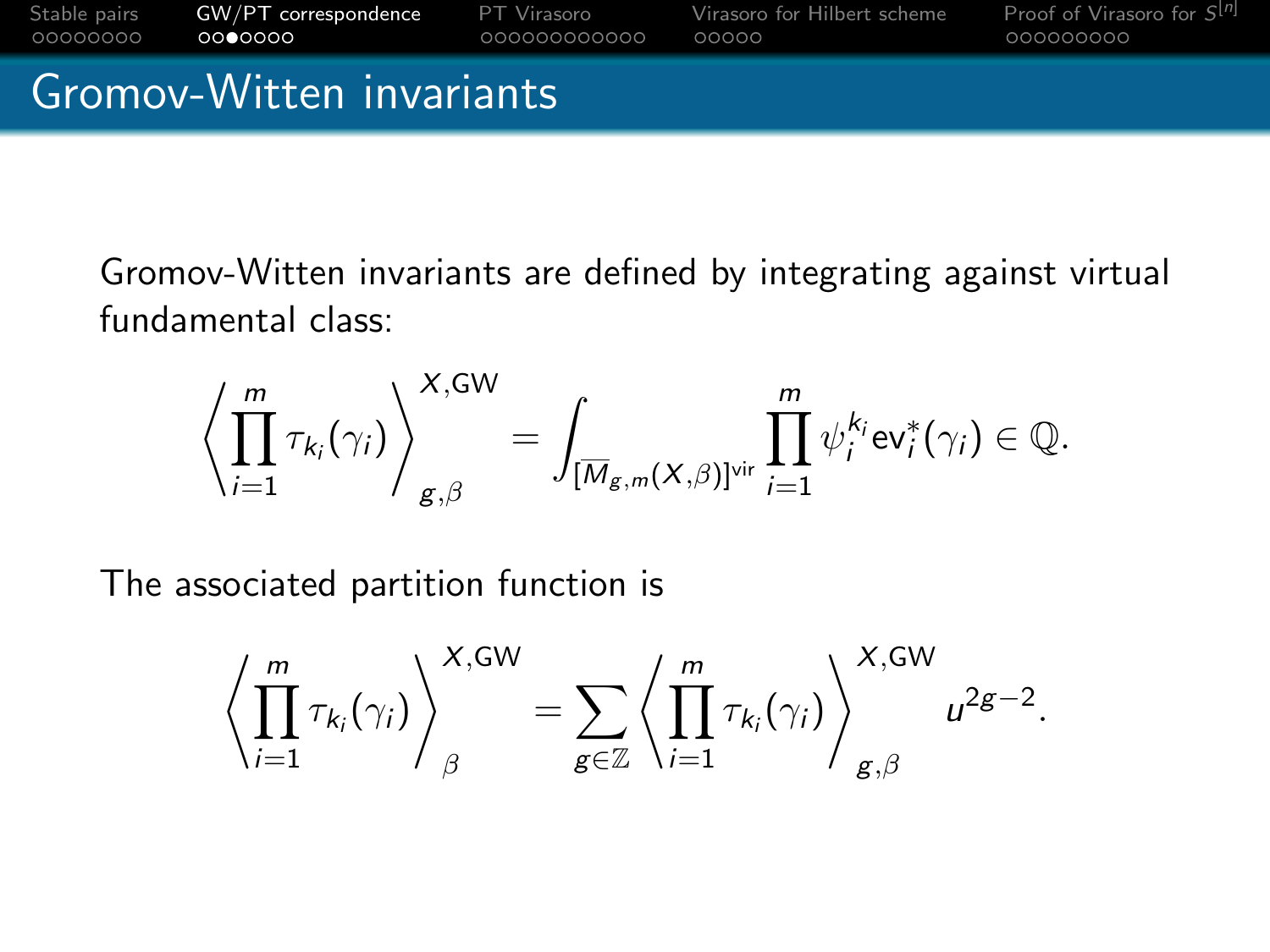[Stable pairs](#page-11-0) [GW/PT correspondence](#page-40-0) [PT Virasoro](#page-0-0) [Virasoro for Hilbert scheme](#page-0-0) Proof of Virasoro for  $S^{[n]}$ 00000000  $0000000$ 000000000000  $00000$ 000000000

## GW/PT correspondence

Conjecturally, the collections of GW invariants and of PT invariants determine each other.This is easiest to state for primary fields:

$$
(-q)^{-d_{\beta}/2}\langle \mathsf{ch}_2(\gamma_1)\dots\mathsf{ch}_2(\gamma_m)\rangle^{\mathsf{X},\mathsf{PT}}_{\beta} = (-\imath u)^{d_{\beta}}\langle \tau_0(\gamma_1)\dots\tau_0(\gamma_m)\rangle^{\mathsf{X},\mathsf{GW}}_{\beta}
$$

after the change of variables  $-q = e^{iu}$ .

In general the correspondence is much more complicated. To state it let  $\mathbb{D}_{\mathsf{PT}}^X, \mathbb{D}_{\mathsf{GW}}^X$  be the algebras generated by formal symbols

 $ch_k(\gamma)$  and  $\tau_k(\gamma)$ , respectively.

### Conjecture (MNOP)

There is a universally defined invertible transformation  $\mathfrak{C}^\bullet : \mathbb{D}^X_{\mathsf{PT}} \to \mathbb{D}^X_{\mathsf{GW}}$  such that

$$
(-q)^{-d_{\beta}/2}\langle D \rangle^{\mathsf{X},\mathsf{PT}}_{\beta}=(-\imath u)^{d_{\beta}}\langle \mathfrak{C}^{\bullet}(D) \rangle^{\mathsf{X},\mathsf{GW}}_{\beta}
$$

for every  $D \in \mathbb{D}_{\mathsf{PT}}^X$  after the change of variable  $-q = e^{\imath u}.$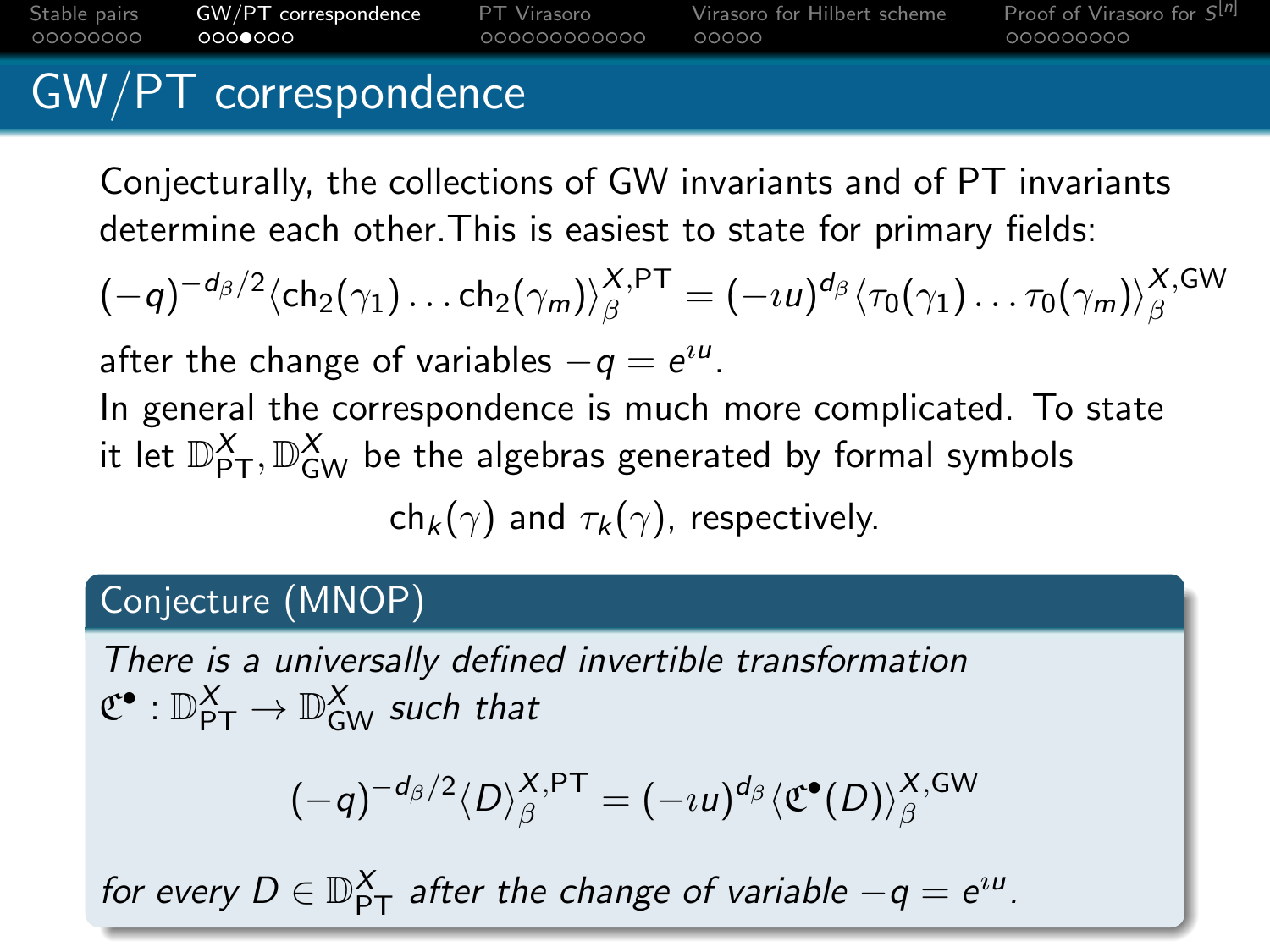#### [Stable pairs](#page-11-0) [GW/PT correspondence](#page-40-0) [PT Virasoro](#page-0-0) [Virasoro for Hilbert scheme](#page-0-0) [Proof of Virasoro for](#page-0-0) S Proof of Virasoro for  $S^{[n]}$ 000000000000  $00000$ Explicit GW/PT correspondence

Oblomkov-Okounkov-Pandharipande found explicit (partial) formulas for  $C^{\bullet}$ . To state them we introduce modified descendents:

$$
\tilde{\mathsf{ch}}_k(\gamma) = \mathsf{ch}_k(\gamma) + \frac{1}{24} \mathsf{ch}_{k-2}(\gamma c_2).
$$

$$
\frac{(i\mathbf{u})^k \mathfrak{a}_{k+1}(\gamma)}{(k+1)!} = \tau_k(\gamma) + \left(\sum_{i=1}^k \frac{1}{i}\right) \tau_{k-1}(\gamma c_1) + \left(\sum_{1 \leq i < j \leq k} \frac{1}{ij}\right) \tau_{k-2}(\gamma c_1^2).
$$

Then the transformation has the form

$$
\mathfrak{C}^{\bullet}\left(\tilde{ch}_{k_1}(\gamma_1)\ldots \tilde{ch}_{k_m}(\gamma_m)\right)=\sum_{P}\prod_{S\in P}\mathfrak{C}^{\circ}\left(\prod_{i\in S}\tilde{ch}_{k_i}(\gamma_i)\right)
$$

where the sum runs over partitions P of  $\{1,\ldots,m\}$  and  $\mathfrak{C}^\circ$  is...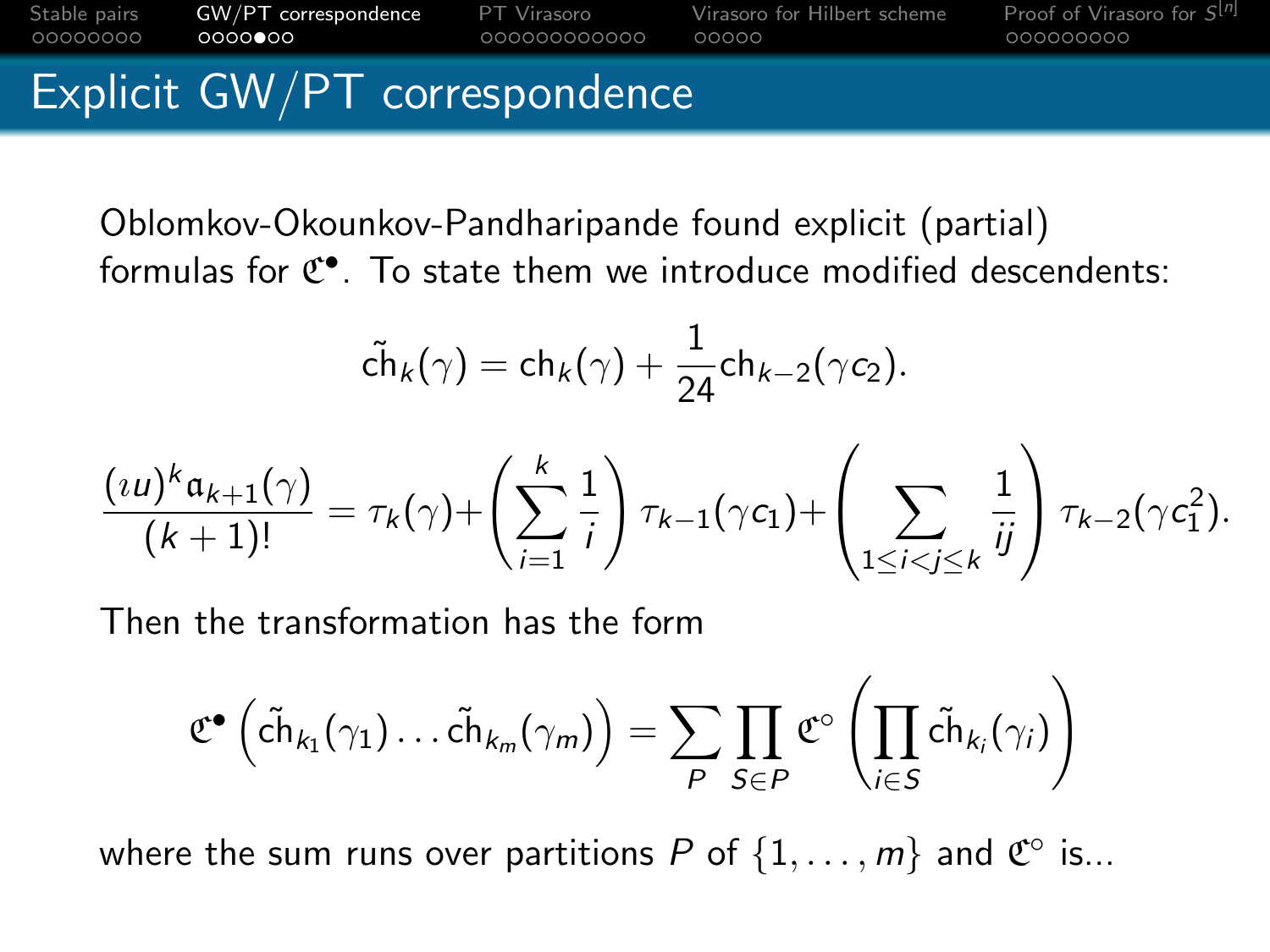### [Stable pairs](#page-11-0) [GW/PT correspondence](#page-40-0) [PT Virasoro](#page-0-0) [Virasoro for Hilbert scheme](#page-0-0) [Proof of Virasoro for](#page-0-0) S Proof of Virasoro for  $S^{[n]}$

### Explicit GW/PT correspondence

$$
\mathfrak{C}^{\circ}\Big(\tilde{\mathrm{ch}}_{k+2}(\gamma)\Big) = \frac{1}{(k+1)!} \mathfrak{a}_{k+1}(\gamma) + \frac{(i\mathsf{u})^{-1}}{k!} \sum_{|\mu|=k-1} \frac{\mathfrak{a}_{\mu_1} \mathfrak{a}_{\mu_2}(\gamma \mathsf{c}_1)}{\mathsf{Aut}(\mu)} \\ + \frac{(i\mathsf{u})^{-2}}{k!} \sum_{|\mu|=k-2} \frac{\mathfrak{a}_{\mu_1} \mathfrak{a}_{\mu_2}(\gamma \mathsf{c}_1^2)}{\mathsf{Aut}(\mu)} + \frac{(i\mathsf{u})^{-2}}{(k-1)!} \sum_{|\mu|=k-3} \frac{\mathfrak{a}_{\mu_1} \mathfrak{a}_{\mu_2} \mathfrak{a}_{\mu_3}(\gamma \mathsf{c}_1^2)}{\mathsf{Aut}(\mu)} + \dots
$$

$$
\mathfrak{C}^{\circ}\left(\tilde{ch}_{k_1+2}(\gamma)\tilde{ch}_{k_2+2}(\gamma')\right) = \\ -\frac{(u)^{-1}}{k_1!k_2!}\mathfrak{a}_{k_1+k_2}(\gamma\gamma') - \frac{(u)^{-2}}{k_1!k_2!}\mathfrak{a}_{k_1+k_2-1}(\gamma\gamma'c_1) \\ -\frac{(u)^{-2}}{k_1!k_2!}\sum_{|\mu|=k_1+k_2-2} \max(k_1, k_2, \mu_1+1, \mu_2+1)\frac{\mathfrak{a}_{\mu_1}\mathfrak{a}_{\mu_2}}{\text{Aut}(\mu)}(\gamma\gamma' \cdot c_1) + \dots
$$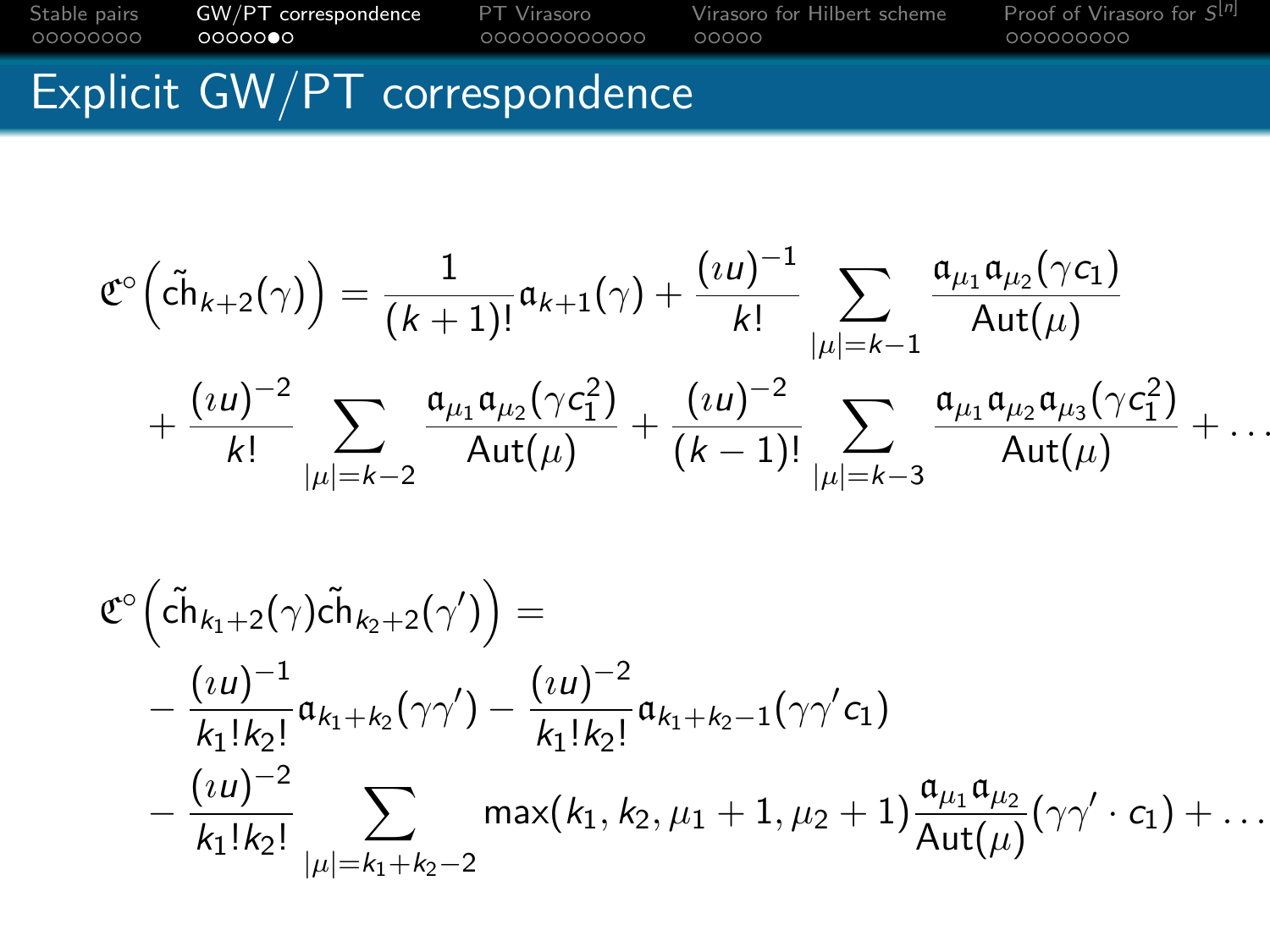| Stable pairs | GW/PT correspondence | PT Virasoro  | Virasoro for Hilbert scheme | Proof of Virasoro for S <sup>[n]</sup> |
|--------------|----------------------|--------------|-----------------------------|----------------------------------------|
| 00000000     | 0000000              | 000000000000 | ററററ                        | _000000000                             |

$$
\mathfrak{C}^{\circ}\Big(\tilde{ch}_{k_1+2}(\gamma)\tilde{ch}_{k_2+2}(\gamma')\tilde{ch}_{k_3+2}(\gamma'')\Big)=\frac{(\imath u)^{-2}k}{k_1!k_2!k_3!}\mathfrak{a}_{k-1}(\gamma\gamma'\gamma'')+\ldots
$$

for  $k = k_1 + k_2 + k_3$ . To control the entire transformation we would need the expression of  $\mathfrak{C}^\circ$  for arbitrarily long monomials. However, if we restrict ourselves to the stationary descendents

$$
\left\{\mathsf{ch}_k(\gamma):k\geq 0, \gamma\in H^{\geq 2}(X)\right\}
$$

the higher  $\mathfrak{C}^\circ$  and the  $\ldots$  terms vanish by degree reasons. Denote by  $\mathbb{D}_{\mathsf{PT}}^{X+}\subseteq \mathbb{D}_{\mathsf{PT}}^{X}$  the stationary sub-algebra.

#### Upshot

We have a (very complicated) completely explicit way to write the GW/PT correspondence for stationary descendents.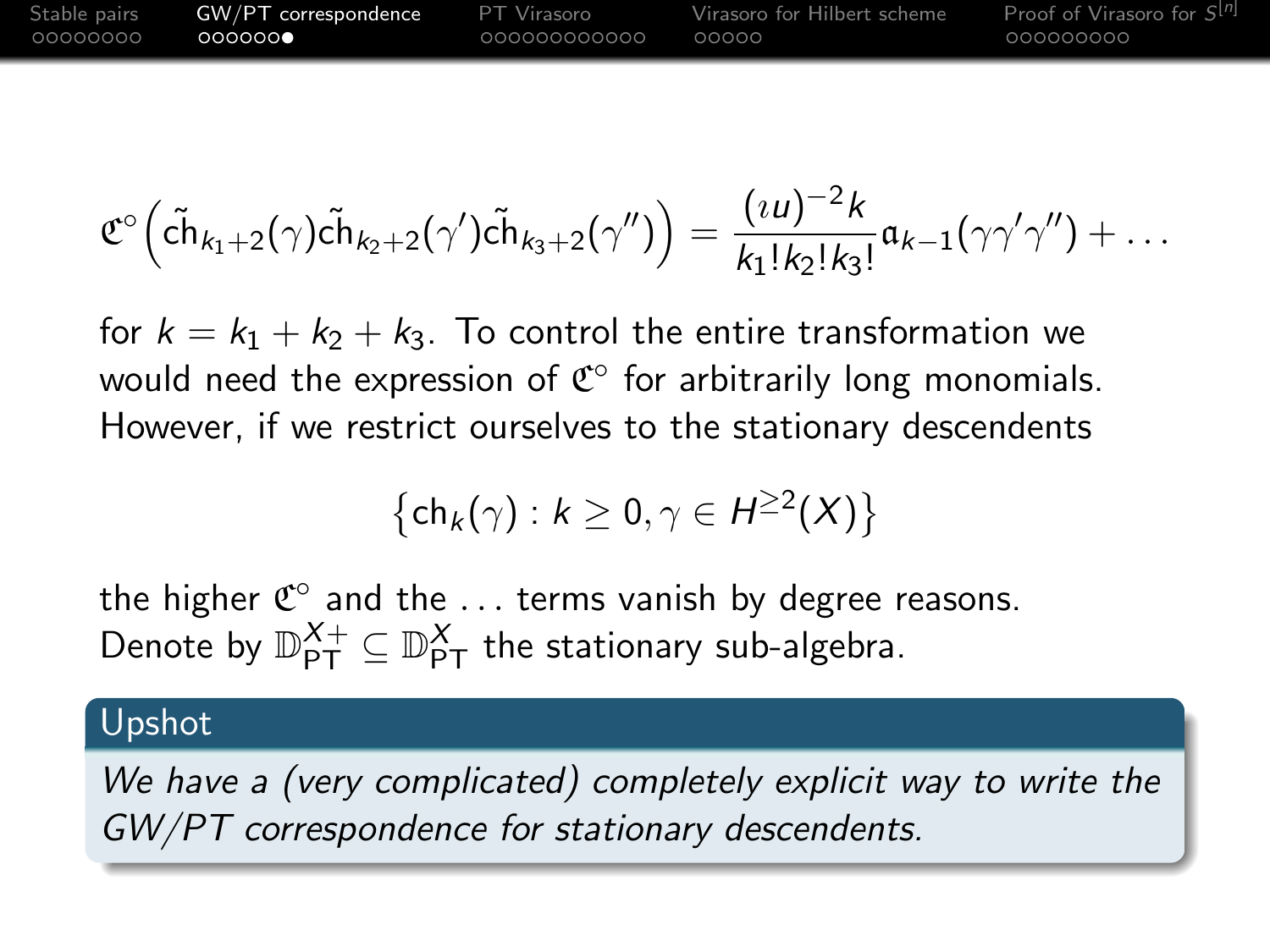[Stable pairs](#page-11-0) [GW/PT correspondence](#page-40-0) [PT Virasoro](#page-0-0) [Virasoro for Hilbert scheme](#page-0-0) Proof of Virasoro for  $S^{[n]}$ 00000000 0000000  $•000000000000$  $00000$ 000000000

### Gromov-Witten Virasoro

The Virasoro constraints (first proposed by Eguchi, Hori and Xiong in '97) are a conjectured set of relations satisfied by GW invariants. For each  $k\geq -1$  there is an operator  $\mathcal{L}_{k}^{\textsf{GW}}: \mathbb{D}^{\textsf{X}}_{\textsf{GW}} \to \mathbb{D}^{\textsf{X}}_{\textsf{GW}}$ . The Virasoro conjecture predicts:

$$
\langle L_k^{\text{GW}}(D) \rangle_{g,\beta}^{X,\text{GW}} = 0 \text{ for } D \in \mathbb{D}_{\text{GW}}^X.
$$

The operators satisfy the Virasoro relation:

$$
[L_k^{\text{GW}}, L_m^{\text{GW}}] = (k - m)L_{k+m}^{\text{GW}}.
$$

The first equation ( $k = -1$ ) is the string equation:

$$
\langle \tau_0(1)\tau_{k_1}(\gamma_1)\dots\tau_{k_m}(\gamma_m)\rangle=\sum_{j=1}^m\langle \tau_{k_1}(\gamma_1)\dots\tau_{k_j-1}(\gamma_j)\dots\tau_{k_m}(\gamma_m)\rangle.
$$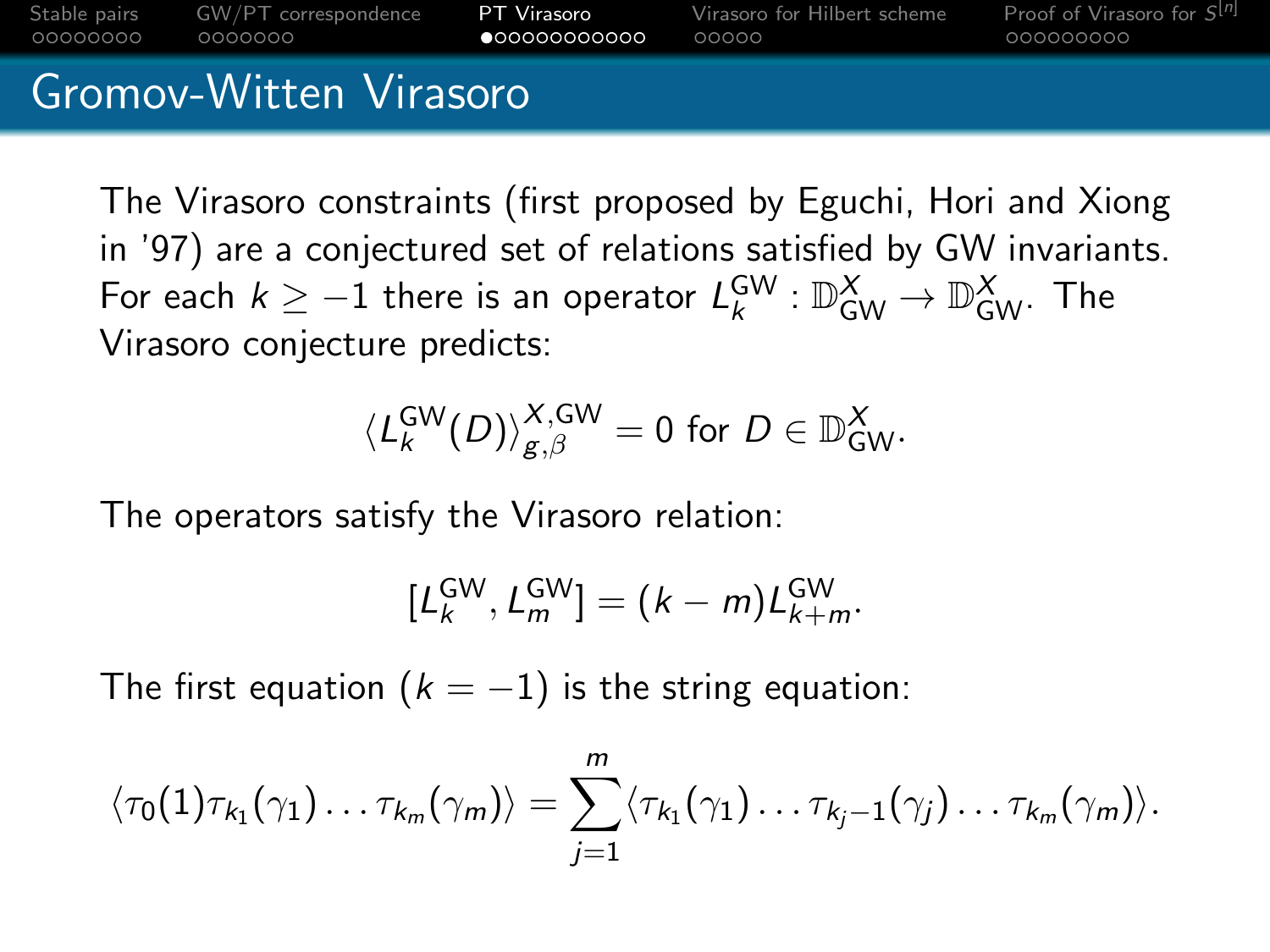

The stable pairs Virasoro have a similar form: it predicts

$$
\langle L_{k}^{\mathsf{PT}}(D)\rangle_{n,\beta}^{X,\mathsf{PT}}=0\,\,\text{for}\,\,D\in{\mathbb{D}}_{\mathsf{PT}}^X,\,k\ge-1
$$

for certain operators  $L_{k}^{\mathsf{PT}}: \mathbb{D}_{\mathsf{PT}}^{X} \to \mathbb{D}_{\mathsf{PT}}^{X}$ . The cases  $k = -1, 0$  follow from the string and the divisor equations:

\n- **O** 
$$
ch_2(1) = 0
$$
. (string equation)
\n- **O**  $ch_2(D) = \int_{\beta} D$  for  $D \in H^2(X)$ . (divisor equation)
\n- **O**  $ch_3(1) = n - \frac{d_\beta}{2}$ . (dilation equation)
\n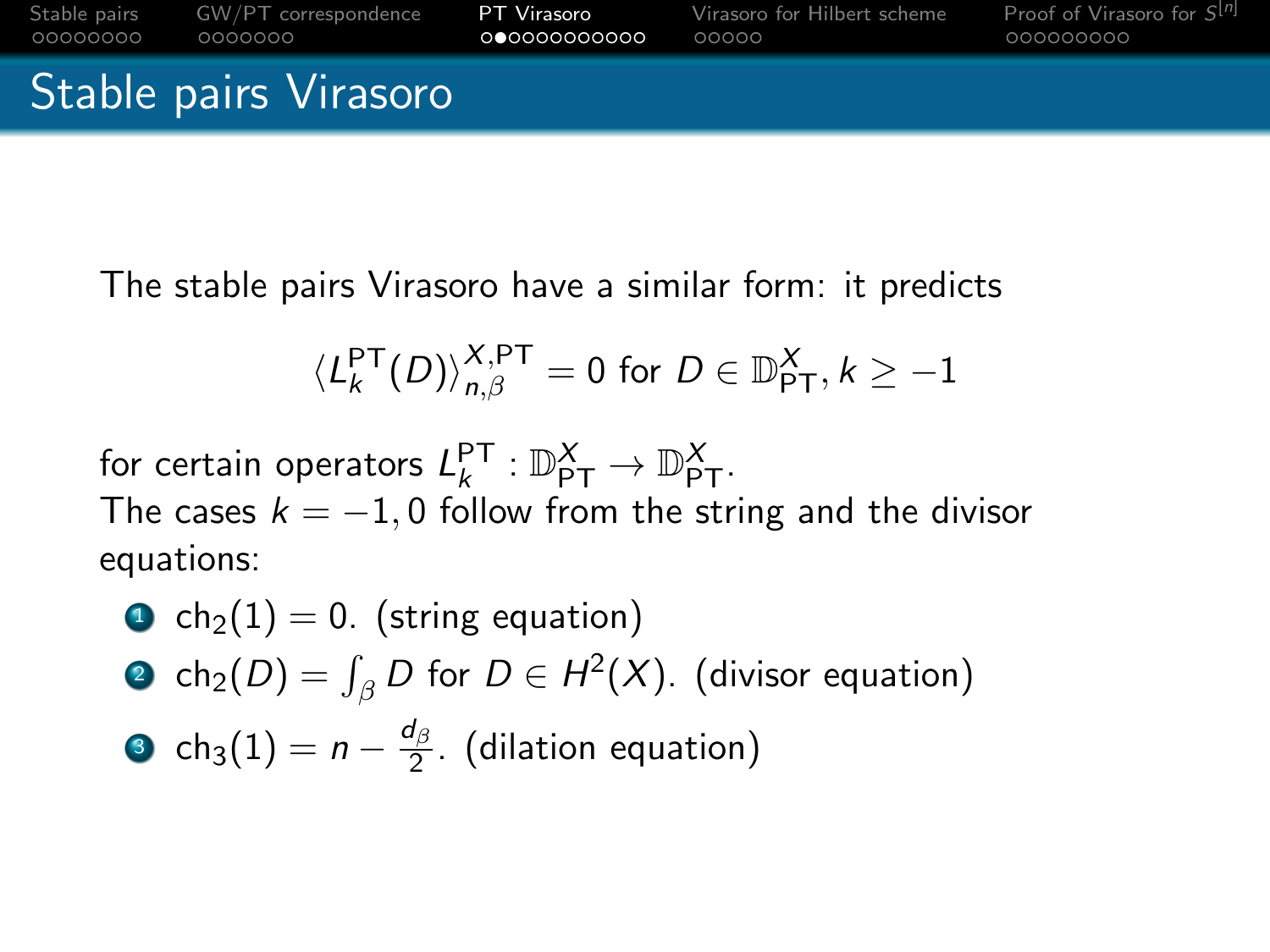

To describe the operators  $L_k^{\text{PT}}$  we need several constructions:

Define derivations  $R_k: \mathbb{D}_{\mathsf{PT}}^X \to \mathbb{D}_{\mathsf{PT}}^X$  by their values on the generators:

$$
R_k ch_i(\gamma) = \left(\prod_{j=0}^k (i+p-3+j)\right) ch_{k+j}(\gamma)
$$

for  $\gamma$  having Hodge type  $(p, q)$ . In particular

$$
R_{-1}ch_i(\gamma)=ch_{i-1}(\gamma).
$$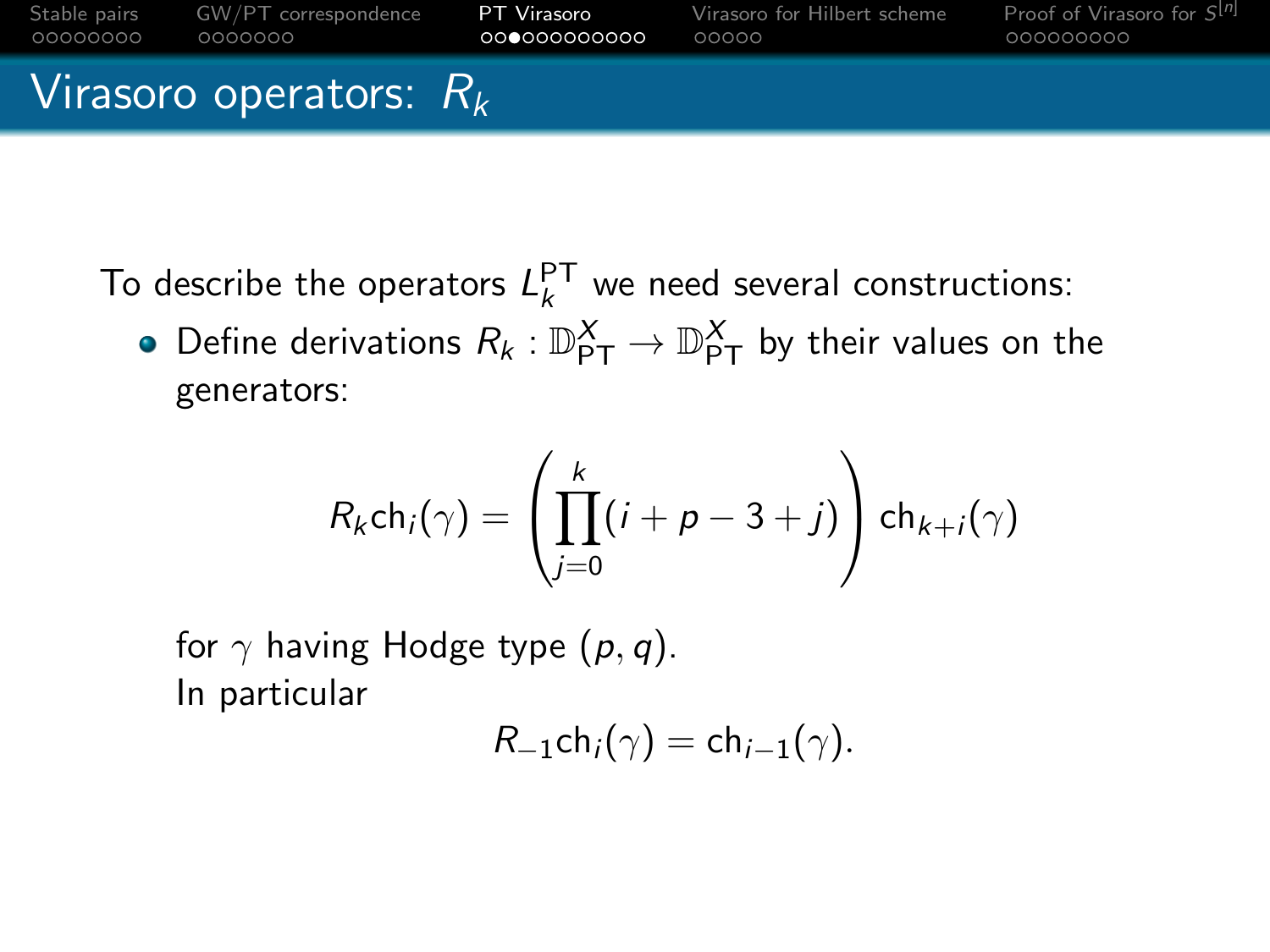[Stable pairs](#page-11-0) [GW/PT correspondence](#page-40-0) **[PT Virasoro](#page-0-0)** [Virasoro for Hilbert scheme](#page-0-0) Proof of Virasoro **Proof of Virasoro conducts** on the october of the proof of Virasoro **conducts** of the proof of the proof of the proof of the pr Proof of Virasoro for  $S^{[n]}$ 0000000  $00000$ Virasoro operators:  $T_k$ 

• We use the abbreviation

$$
\mathsf{ch}_\mathsf{a}\mathsf{ch}_\mathsf{b}(\gamma) = \sum_i \mathsf{ch}_\mathsf{a}(\gamma_i^L)\mathsf{ch}_\mathsf{b}(\gamma_i^R)
$$

where  $\sum_i \gamma^L_i \otimes \gamma^R_i$  is the Kunneth decomposition of  $\Delta_* \gamma \in H^*(X \times X)$ .

**o** The notation

$$
(-1)^{p^L p^R} (a + p^L - 3)!(b + p^R - 3)! \text{ch}_a \text{ch}_b(c_1)
$$

means

$$
\sum_{i} (-1)^{p_i^L p_i^R} (a + p_i^L - 3)!(b + p_i^R - 3)! ch_a(\gamma_i^L) ch_b(\gamma_i^R)
$$

where  $\sum_i \gamma^L_i \otimes \gamma^R_i$  is the Kunneth decomposition of  $\Delta_* c_1 \in H^*(X \times X)$  and  $\gamma_i^L \in H^{p_i^L, q_i^L}(X).$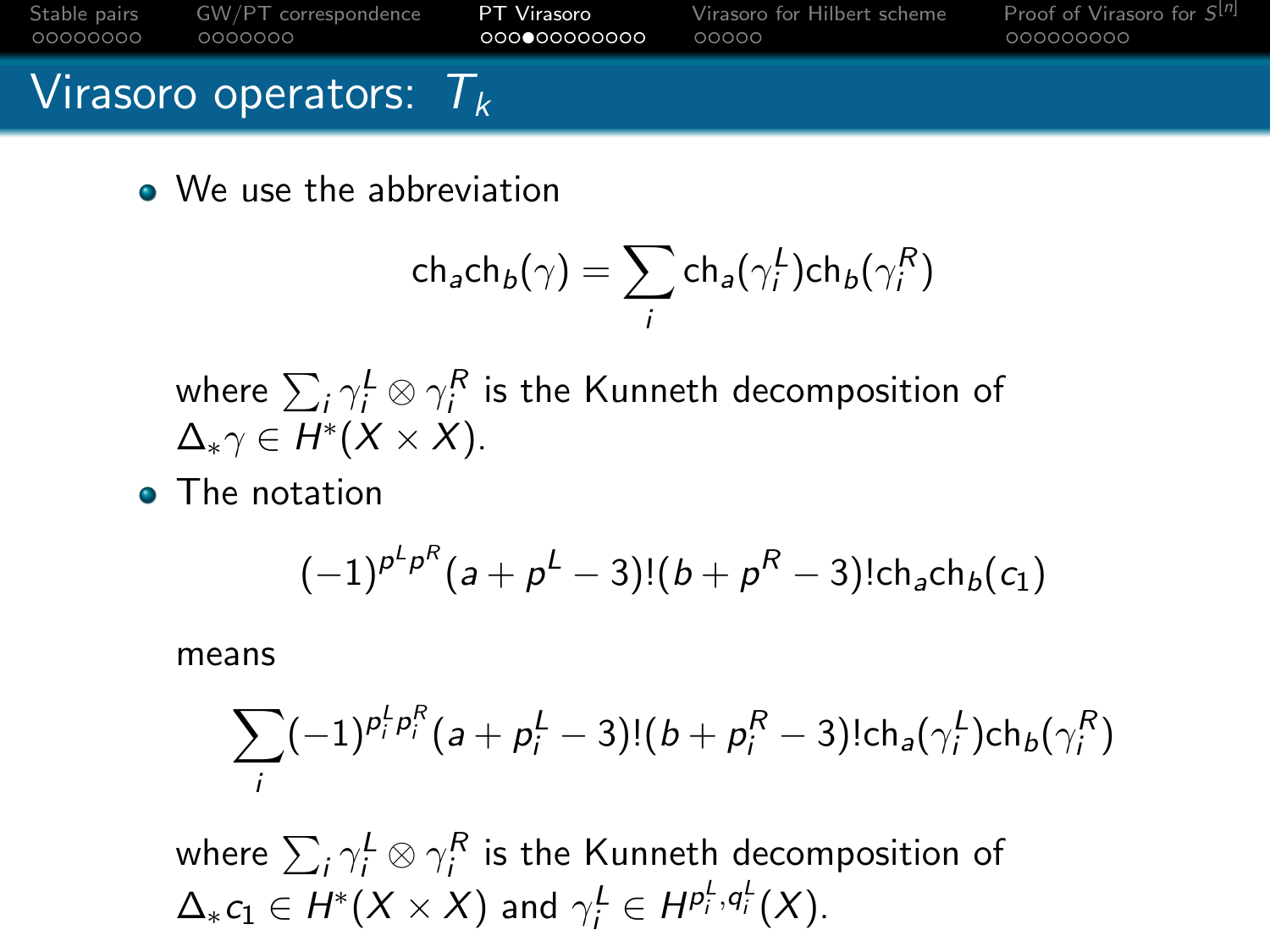

Define the operator  $\mathcal{T}_k: \mathbb{D}_{\mathsf{PT}}^X \to \mathbb{D}_{\mathsf{PT}}^X$  as multiplication by

$$
T_k = -\frac{1}{2} \sum_{a+b=k+2} (-1)^{p^L p^R} (a + p^L - 3)!(b + p^R - 3)! \text{ch}_a \text{ch}_b(c_1) + \frac{1}{24} \sum_{a+b=k} a! b! \text{ch}_a \text{ch}_b(c_1 c_2).
$$

When X doesn't have any  $(0, p)$  cohomology (for example: X toric, X cubic 3-fold) we can already say what  $L_{k}^{\mathsf{PT}}$  is:

$$
L_k^{\text{PT}} = R_k + T_k + (k+1)!R_{-1}ch_{k+1}(p)
$$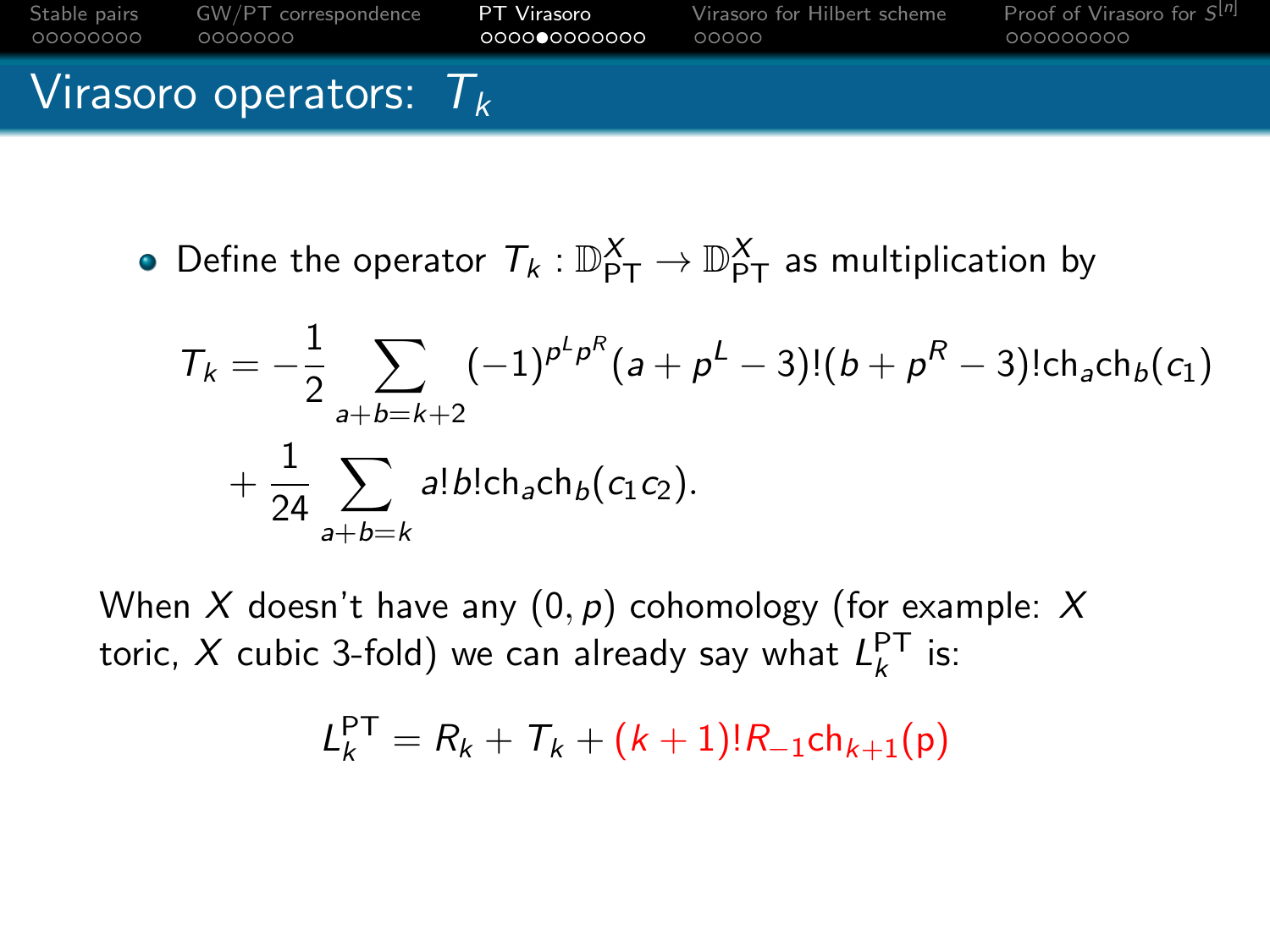[Stable pairs](#page-11-0) [GW/PT correspondence](#page-40-0) [PT Virasoro](#page-0-0) [Virasoro for Hilbert scheme](#page-0-0) Proof of Virasoro for  $S^{[n]}$ 00000000 0000000 000000000000  $00000$ 000000000 Virasoro operators:  $S_k$ 

In the general case (we think)

$$
L_k^{\text{PT}} = R_k + T_k + S_k.
$$

Given  $\alpha \in H^{0,q}(X)$  define the derivation  $R_{-1}[\alpha]:\mathbb{D}^{X}_{\mathsf{PT}}\to \mathbb{D}^{X}_{\mathsf{PT}}$ by its value on the generators:

$$
R_{-1}[\alpha]ch_i(\gamma) = ch_{i-1}(\alpha\gamma).
$$

 $S_k: \mathbb{D}_{\mathsf{PT}}^X \to \mathbb{D}_{\mathsf{PT}}^X$  is given by  $S_k = (k+1)! \sum R_{-1} [\gamma_i^L] \mathsf{ch}_{k+1}(\gamma_i^R).$  $p_i^L=0$ 

The sum runs over the terms  $\gamma^L_i \otimes \gamma^R_i$  in the Kunneth decomposition of the diagonal  $\Delta_* 1$  such that  $\rho_i^L=0.$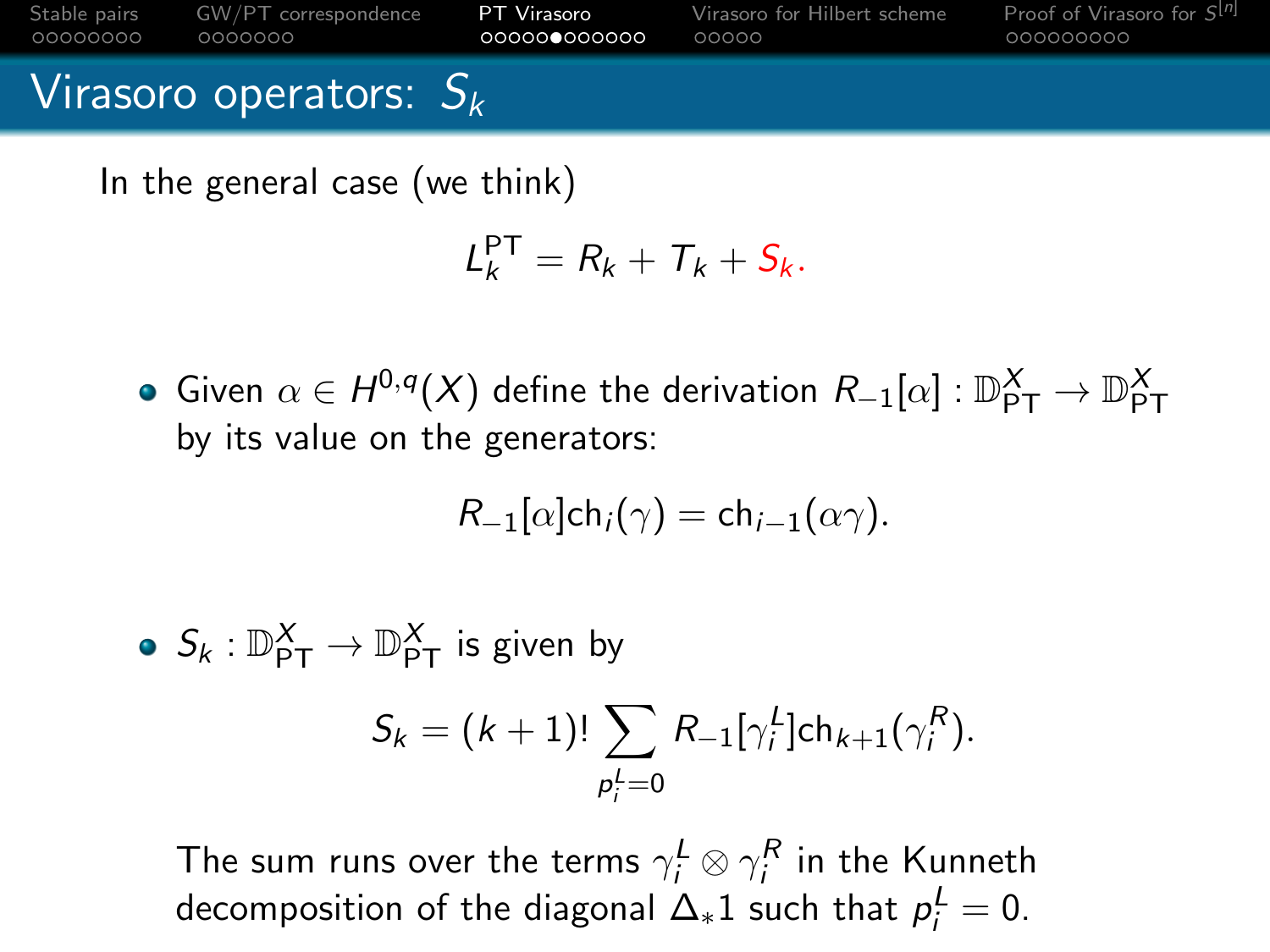| 00000000 | Stable pairs GW/PT correspondence | PT Virasoro  | Virasoro for Hilbert scheme | Proof of Virasoro for S <sup>[n]</sup> |
|----------|-----------------------------------|--------------|-----------------------------|----------------------------------------|
|          | 0000000                           | 000000000000 | 00000                       | 000000000                              |
|          | Virasoro conjecture               |              |                             |                                        |

# **Conjecture**

For any X (simply-connected?),  $n \in \mathbb{Z}$ ,  $\beta \in H_2(X;\mathbb{Z})$  and  $D \in \mathbb{D}_{\mathsf{PT}}^X$  we have  $\langle L_k^{\mathsf{PT}}(D)\rangle_{n,\beta}^{X,\mathsf{PT}}=0.$ 

A striking feature of this conjecture is that, unlike the GW conjecture, the relations predicted are all defined in the same moduli space  $P_n(X, \beta)$ .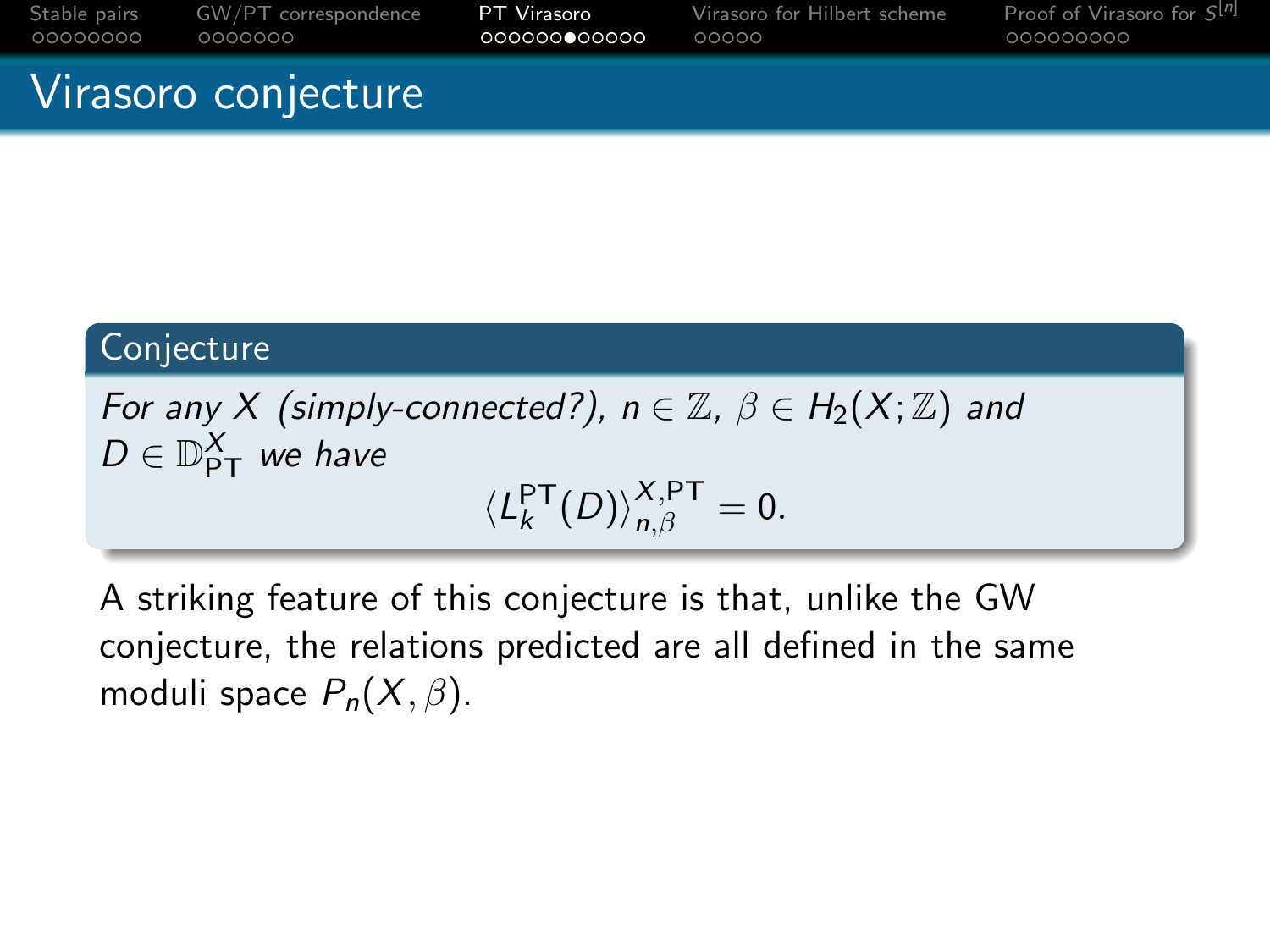[Stable pairs](#page-11-0) [GW/PT correspondence](#page-40-0) **[PT Virasoro](#page-0-0)** [Virasoro for Hilbert scheme](#page-0-0) Proof of Virasoro **Proof of Virasoro correspondence proof of Virasoro execution** Proof of Virasoro for  $S^{[n]}$ 0000000 00000

### Vanishing of descendents of  $(2,0)$ ,  $(3,0)$  classes

#### Remark

By (Hodge) degree reasons if  $\alpha \in H^{p,0}(X)$  then  $\mathsf{ch}_2(\alpha) = 0.$  An easy computation:

$$
[L_k^{\mathsf{PT}}, \mathsf{ch}_2(\alpha)] = \frac{(p-1+k)!}{(p-2)!} \mathsf{ch}_{2+k}(\alpha).
$$

Hence the conjecture implies the surprising vanishing

 $\langle \mathsf{ch}_k(\alpha)D \rangle^{\mathsf{X},\mathsf{PT}}_\beta = 0$  for every  $D \in \mathbb{D}^\mathsf{X}_{\mathsf{PT}}.$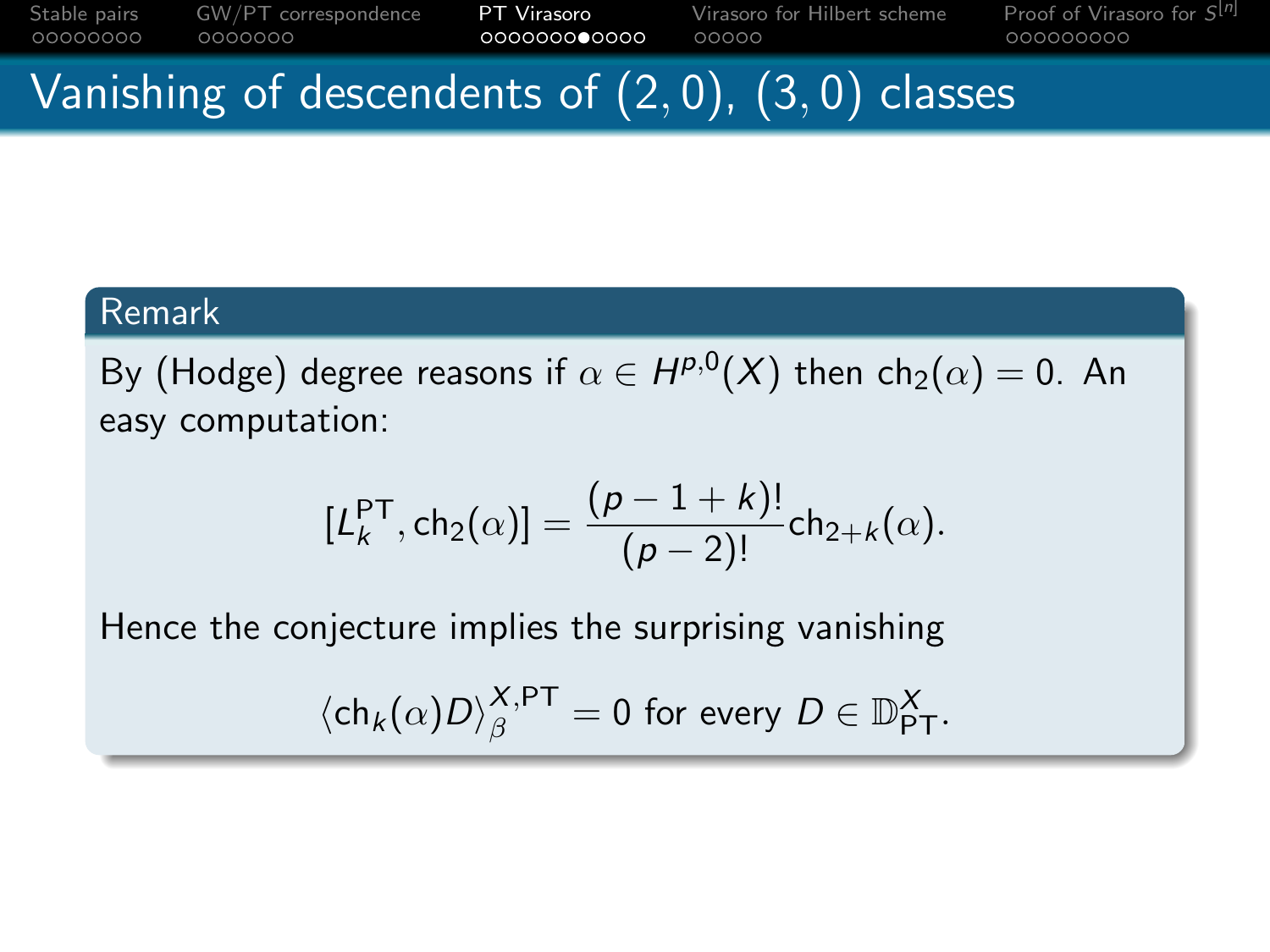| 00000000        | Stable pairs GW/PT correspondence | PT Virasoro   | Virasoro for Hilbert scheme | Proof of Virasoro for S <sup>[n]</sup> |
|-----------------|-----------------------------------|---------------|-----------------------------|----------------------------------------|
|                 | . 0000000                         | .000000000000 | 00000                       | ,000000000                             |
| <b>Examples</b> |                                   |               |                             |                                        |

• For 
$$
k = -1
$$
, after setting  $ch_1 = 0$ :

$$
L_{-1}^{PT} = R \angle 1 + ch_0(p)R_{-1}
$$

• For  $k = 0$ :

$$
L_0^{PT} = R_0' + ch_0(p) \varepsilon h_2(\overline{c_1}) + \frac{1}{24} ch_0(\varepsilon_1 \overline{c_2}) \overline{ch_0(p)} + \sum_{p_j' = 0} ch_0(\gamma_j^L \gamma_j^R).
$$

Take  $X = \mathbb{P}^3$ , H, L the classes of hyperplanes and lines, respectively,  $\beta = L$ . Then  $L_1ch_4(L)$  predicts:

$$
4\underbrace{\langle ch_3(H)ch_4(L)\rangle}_{\frac{5(q^4-3q^3+3q^2-q)}{4(q+1)}}+12\underbrace{\langle ch_5(L)\rangle}_{-\frac{q^4-9q^3+9q^2-q}{6(q+1)}}+2\underbrace{\langle ch_2(p)ch_3(L)\rangle}_{\frac{3}{2}(q^3-q)}=0
$$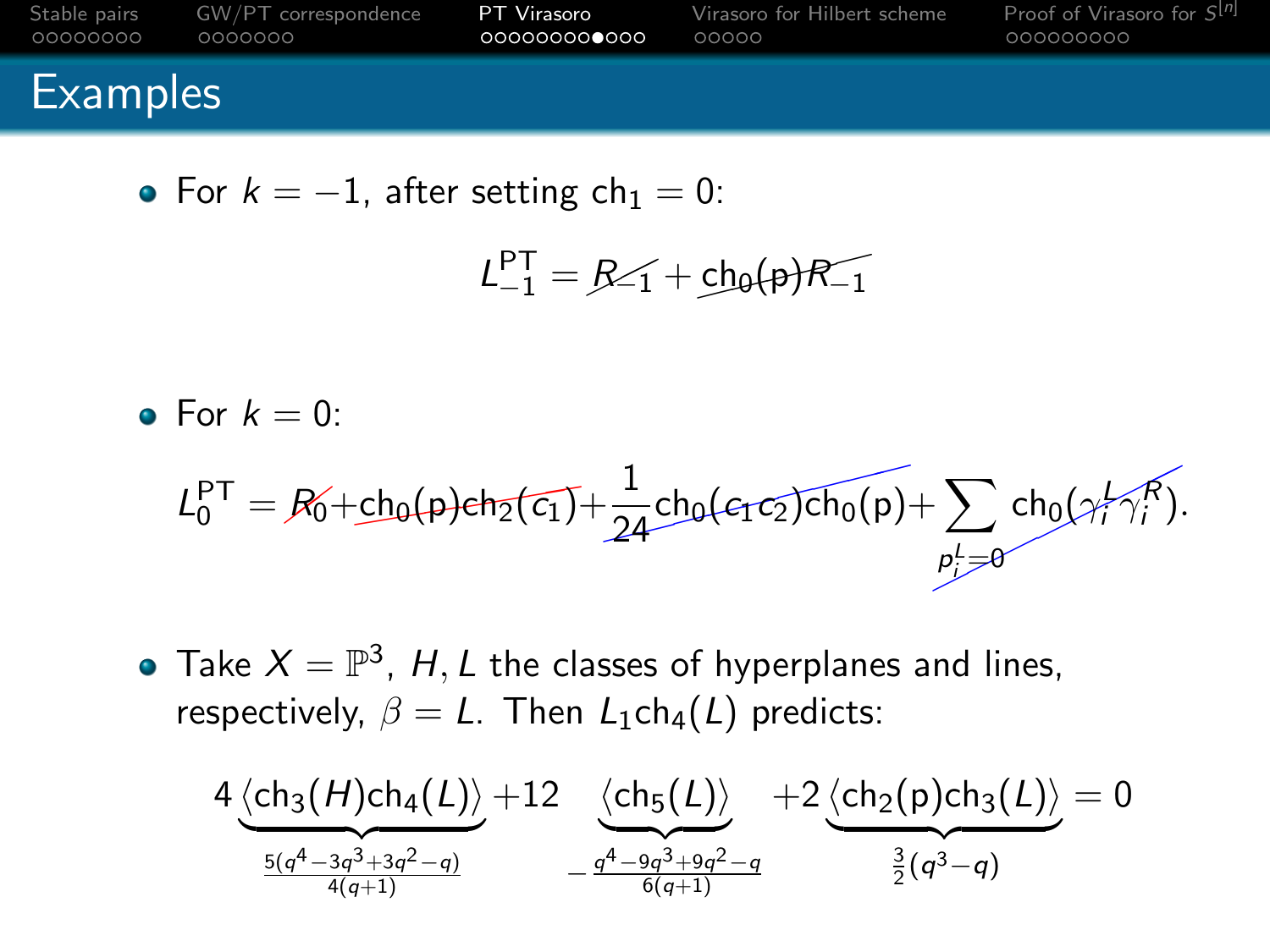[Stable pairs](#page-11-0) [GW/PT correspondence](#page-40-0) [PT Virasoro](#page-0-0) [Virasoro for Hilbert scheme](#page-0-0) [Proof of Virasoro for](#page-0-0) S Proof of Virasoro for  $S^{[n]}$ 

Evidence for the conjecture

Theorem (Oblomkov-Okounkov-Pandharipande-M)

If X is a toric 3-fold

$$
\langle L_k^{\mathsf{PT}}(D)\rangle^{X,\mathsf{PT}}_\beta=0
$$

for every  $D \in \mathbb{D}_{\text{PT}}^{X+}$ .

### Theorem (M)

If X is the cubic 3-fold and  $\beta$  is the line class

$$
\langle L_k^{\mathsf{PT}}(D) \rangle_\beta^{X,\mathsf{PT}}=0
$$

for every  $D \in \mathbb{D}_{\mathsf{PT}}^X$ .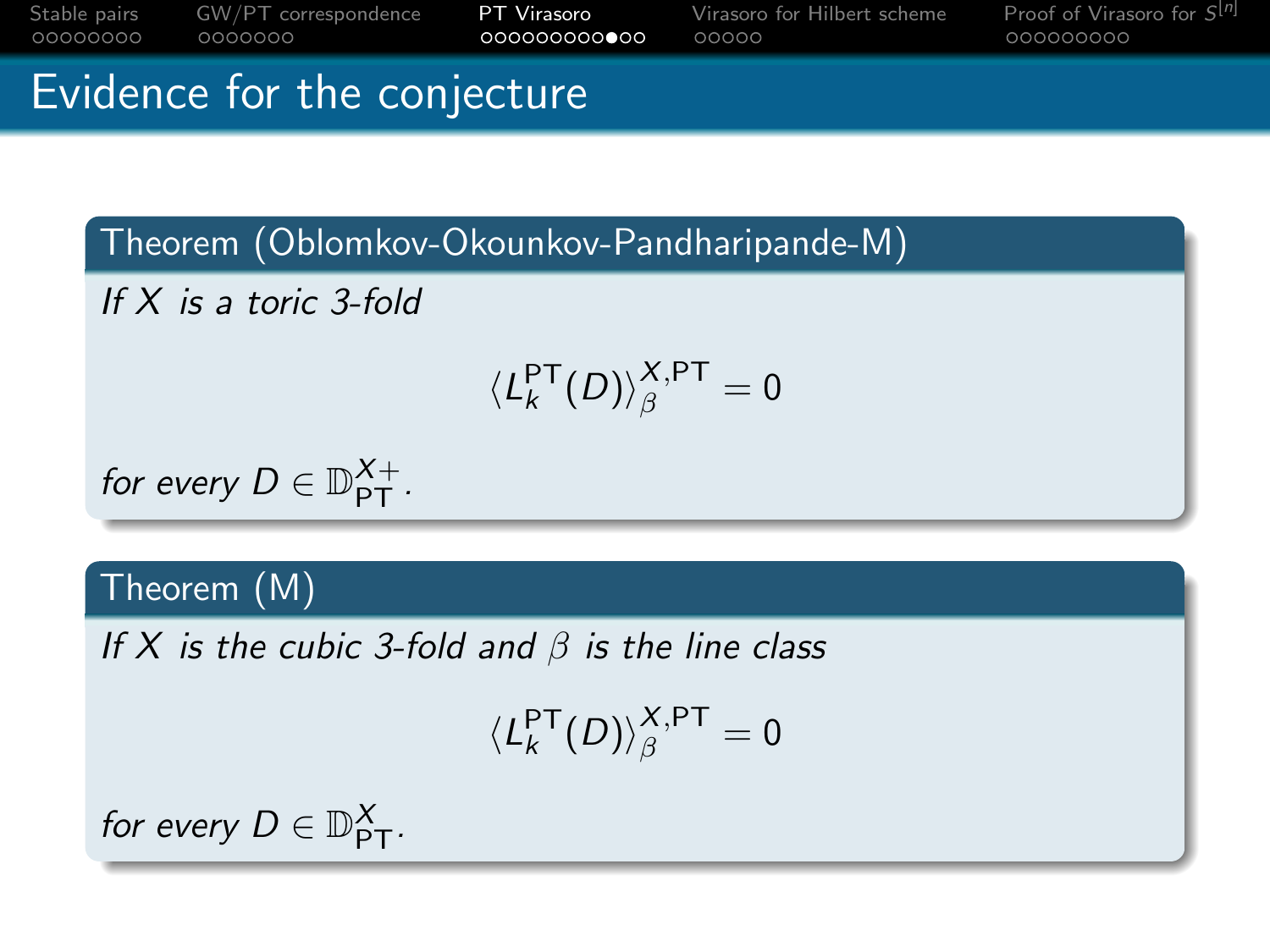[Stable pairs](#page-11-0) [GW/PT correspondence](#page-40-0) **[PT Virasoro](#page-0-0)** [Virasoro for Hilbert scheme](#page-0-0) Proof of Virasoro **Proof of Virasoro** cocoocooco **come come contained a virasoro contained a virasoro contained contained variable contained conta** Proof of Virasoro for  $S^{[n]}$ 

### Evidence for the conjecture

### Theorem (M)

### If S is a simply-connected surface then

$$
\langle L_k^{\mathsf{PT}}(D)\rangle_{n,n[\mathbb{P}^1]}^{\mathsf{S}\times\mathbb{P}^1,\mathsf{PT}}=0
$$

for every  $D \in \mathbb{D}_{\mathsf{PT}}^{S \times \mathbb{P}^1}.$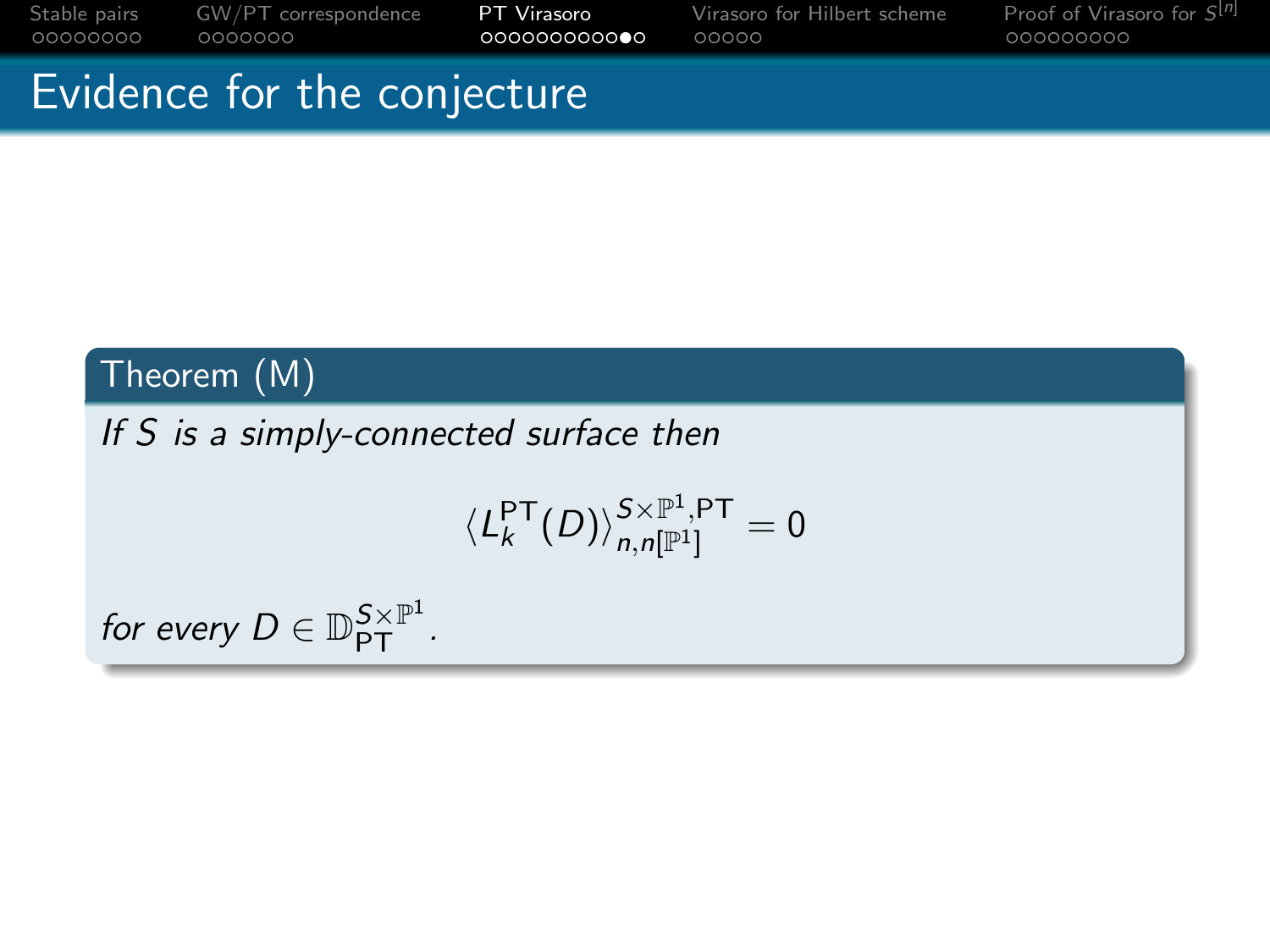| 00000000   | Stable pairs GW/PT correspondence | PT Virasoro   | Virasoro for Hilbert scheme | Proof of Virasoro for S <sup>[n]</sup> |
|------------|-----------------------------------|---------------|-----------------------------|----------------------------------------|
|            | . 0000000                         | .000000000000 | COOOO .                     | 000000000                              |
| Toric case |                                   |               |                             |                                        |

In the toric case the proof follows from 3 key ingredients:

- Virasoro for GW is known (Givental-Teleman theory).
- The stationary GW/PT correspondence is known (Pandharipande-Pixton, Oblomkov-Okounkov-Pandharipande).
- The GW and PT Virasoro operators are intertwined by the GW/PT correspondence:

### Theorem (MOOP)

For  $k \ge -1$  and  $D \in \mathbb{D}_{\mathsf{PT}}^{X+}$  not containing descendents of  $(0,p)$ classes we have

$$
\mathfrak{C}^{\bullet} \circ L_{k}^{\mathsf{PT}}(D) = (uu)^{-k} L_{k}^{\mathsf{GW}} \circ \mathfrak{C}^{\bullet}(D).
$$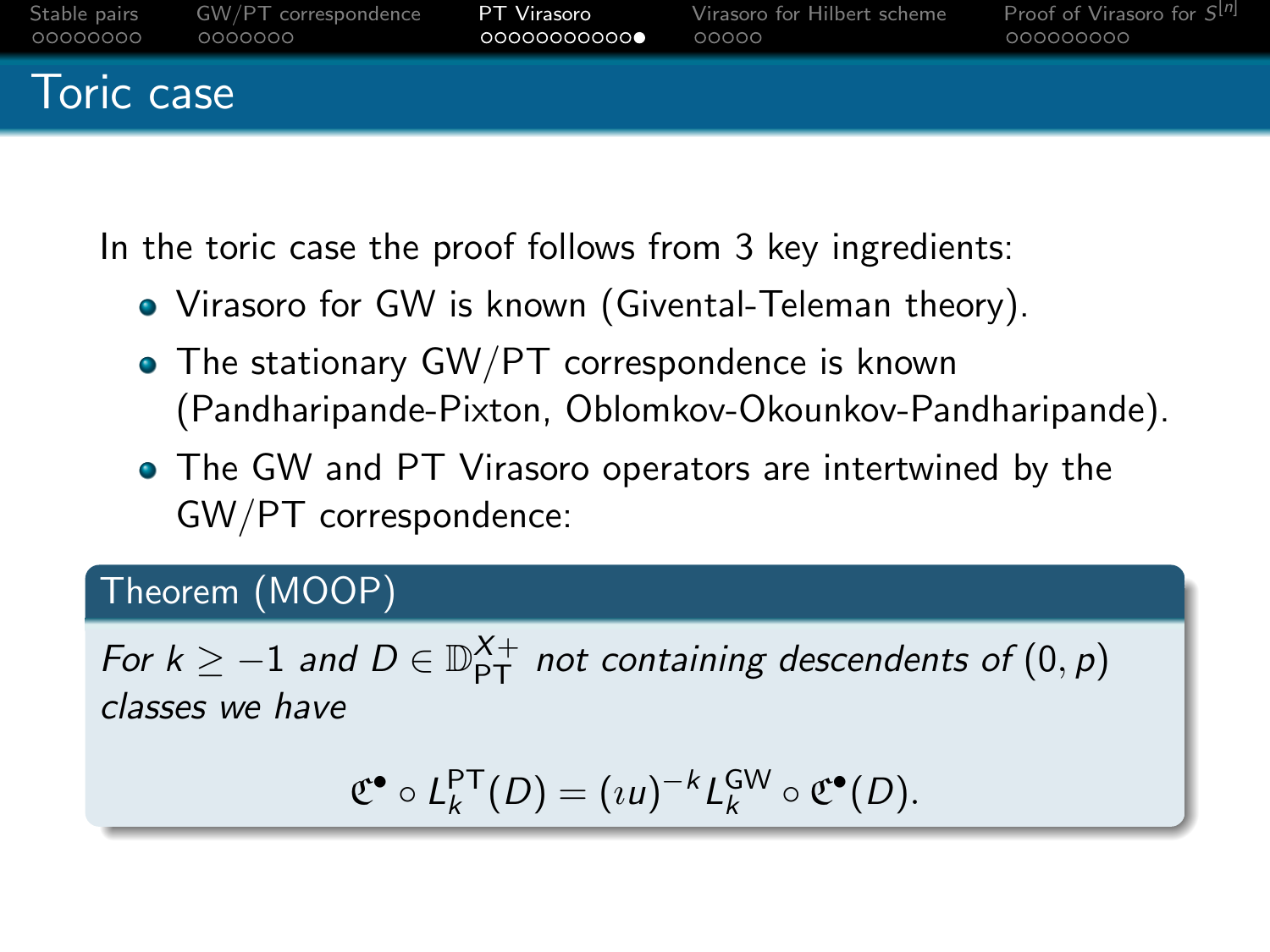| _00000000      | Stable pairs GW/PT correspondence PT Virasoro<br>0000000 | - 000000000000 | Virasoro for Hilbert scheme<br>00000 | <b>Proof of Virasoro for <math>S^{[n]}</math></b><br>000000000 |
|----------------|----------------------------------------------------------|----------------|--------------------------------------|----------------------------------------------------------------|
| A special case |                                                          |                |                                      |                                                                |

From now on S is a simply-connected smooth projective surface. We denote by  $\mathcal{S}^{[n]}$  the Hilbert scheme of points on  $S$  parametrizing 0 dimensional subschemes of length n.

A stable pair supported in the curve class  $\beta=n[\mathbb{P}^1]$  has Euler characteristic at least  $n$ . The stable pairs with minimal Euler characteristic have the form

$$
\mathcal{O}_{\mathsf{S}\times\mathbb{P}^1}\to\iota_*\mathcal{O}_{\xi\times\mathbb{P}^1}
$$

for  $\xi \in \mathcal{S}^{[n]}$ . So we have an identification

$$
P_n(S\times \mathbb{P}^1, n[\mathbb{P}^1])\cong S^{[n]}.
$$

The virtual dimension agrees with the true dimension:

$$
\int_{n[\mathbb{P}^1]} c_1(S \times \mathbb{P}^1) = 2n = \dim S^{[n]}.
$$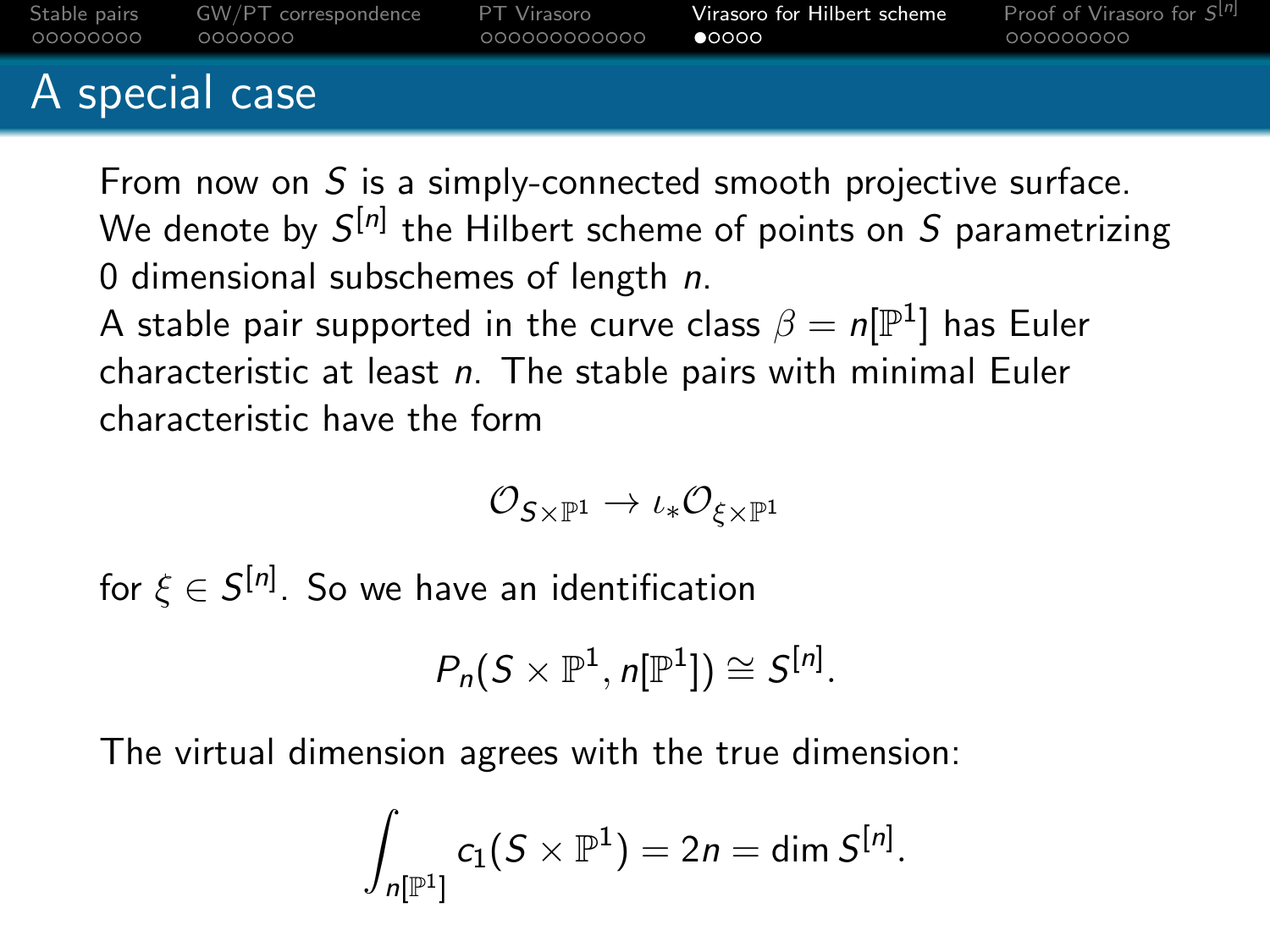| 00000000    | Stable pairs GW/PT correspondence | PT Virasoro   | Virasoro for Hilbert scheme | Proof of Virasoro for $S^{[n]}$ |
|-------------|-----------------------------------|---------------|-----------------------------|---------------------------------|
|             | 0000000                           | _000000000000 | റ∩റെറ                       | ,000000000                      |
| Descendents |                                   |               |                             |                                 |

### **Definition**

Let  $\Sigma_n\subseteq S^{[n]}\times S$  be the universal subscheme. We define descendents on the Hilbert scheme by

$$
\mathsf{ch}_k(\gamma) = (\pi_2)_* \left( \mathsf{ch}_k \left( -\mathcal{I}_{\mathsf{\Sigma}_n} \right) \cdot \pi_1^* \gamma \right) \in H^*(\mathsf{S}^{[n]})
$$

for  $k \geq 0$ ,  $\gamma \in H^*(S)$ .



We have:

$$
\mathsf{ch}^{\mathsf{PT}}_k(\gamma \times 1) = 0 \text{ and } \mathsf{ch}^{\mathsf{PT}}_k(\gamma \times \mathsf{p}) = \mathsf{ch}^{\mathsf{Hilb}}_k(\gamma).
$$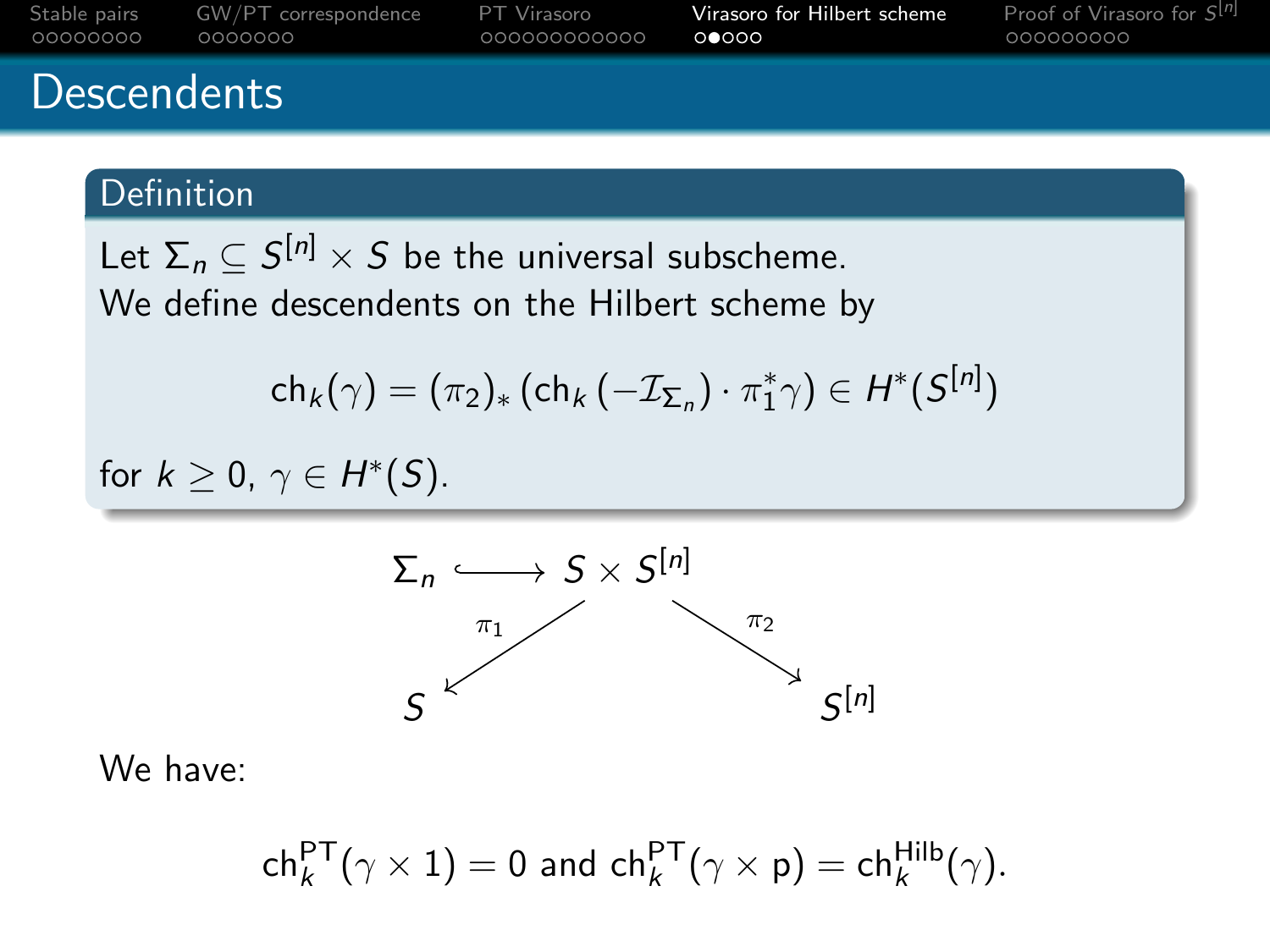| 00000000 | Stable pairs GW/PT correspondence | PT Virasoro   | Virasoro for Hilbert scheme | <b>Proof of Virasoro for <math>S^{[n]}</math></b> |
|----------|-----------------------------------|---------------|-----------------------------|---------------------------------------------------|
|          | - 0000000                         | .000000000000 | 00000                       | 000000000                                         |
|          | Virasoro operators                |               |                             |                                                   |

Denote by  $\mathbb{D}^S$  the algebra of descendents.

Define derivations  $R_k: \mathbb{D}^S \to \mathbb{D}^S$  by their values on the generators:

$$
R_k ch_i(\gamma) = \left(\prod_{j=0}^k (i+p-2+j)\right) ch_{k+i}(\gamma)
$$

for  $\gamma$  having Hodge type  $(p, q)$ .

Define the operator  $T_k: \mathbb{D}^S \to \mathbb{D}^S$  as multiplication by

$$
T_{k} = -\frac{1}{2} \sum_{a+b=k+2} (-1)^{p^{L}p^{R}} (a + p^{L} - 2)!(b + p^{R} - 2)! \text{ch}_{a} \text{ch}_{b}(1)
$$
  
+ 
$$
\frac{1}{12} \sum_{a+b=k} a! b! \text{ch}_{a} \text{ch}_{b} (c_{1}^{2} + c_{2}).
$$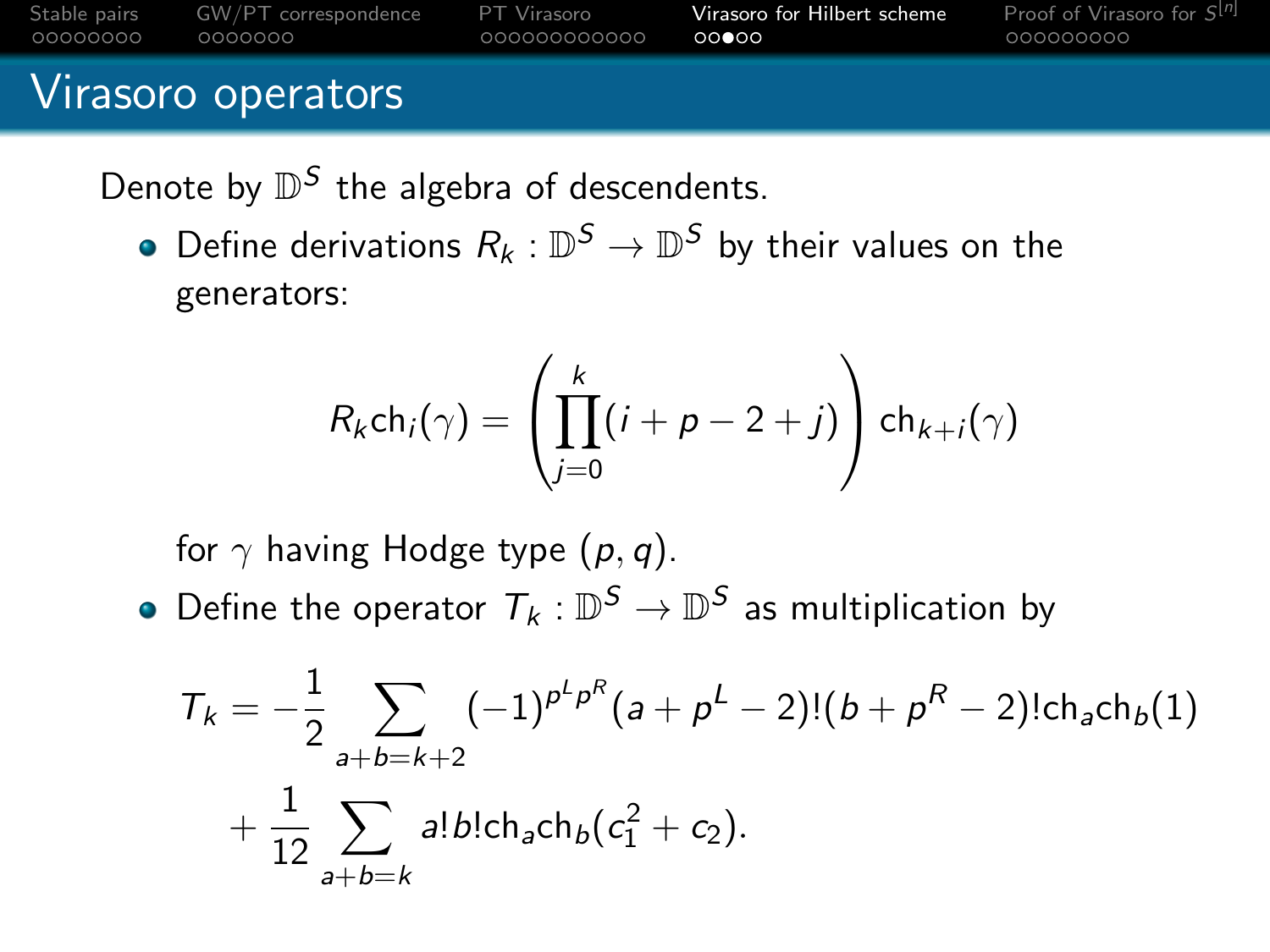| 00000000           | Stable pairs GW/PT correspondence | PT Virasoro   | Virasoro for Hilbert scheme | <b>Proof of Virasoro for <math>S^{[n]}</math></b> |  |  |  |
|--------------------|-----------------------------------|---------------|-----------------------------|---------------------------------------------------|--|--|--|
|                    | 0000000                           | _000000000000 | റററൈ                        | 000000000                                         |  |  |  |
| Virasoro operators |                                   |               |                             |                                                   |  |  |  |

• 
$$
S_k : \mathbb{D}^S \to \mathbb{D}^S
$$
 is given by

$$
S_k = (k+1)! \sum_{p_i^L=0} R_{-1} [\gamma_i^L] ch_{k+1}(\gamma_i^R).
$$

The sum runs over the terms  $\gamma^L_i\otimes\gamma^R_i$  in the Kunneth decomposition of the diagonal  $\Delta_* 1 \in H^*(S \times S)$  such that  $p_i^L=0.$ 

**o** Define

$$
L_k^S=R_k+T_k+S_k.
$$

### Theorem (M)

Let S be simply-connected. For  $D \in \mathbb{D}^S$ ,  $k \ge -1$  we have

$$
\int_{S^{[n]}} L_k^S D = 0.
$$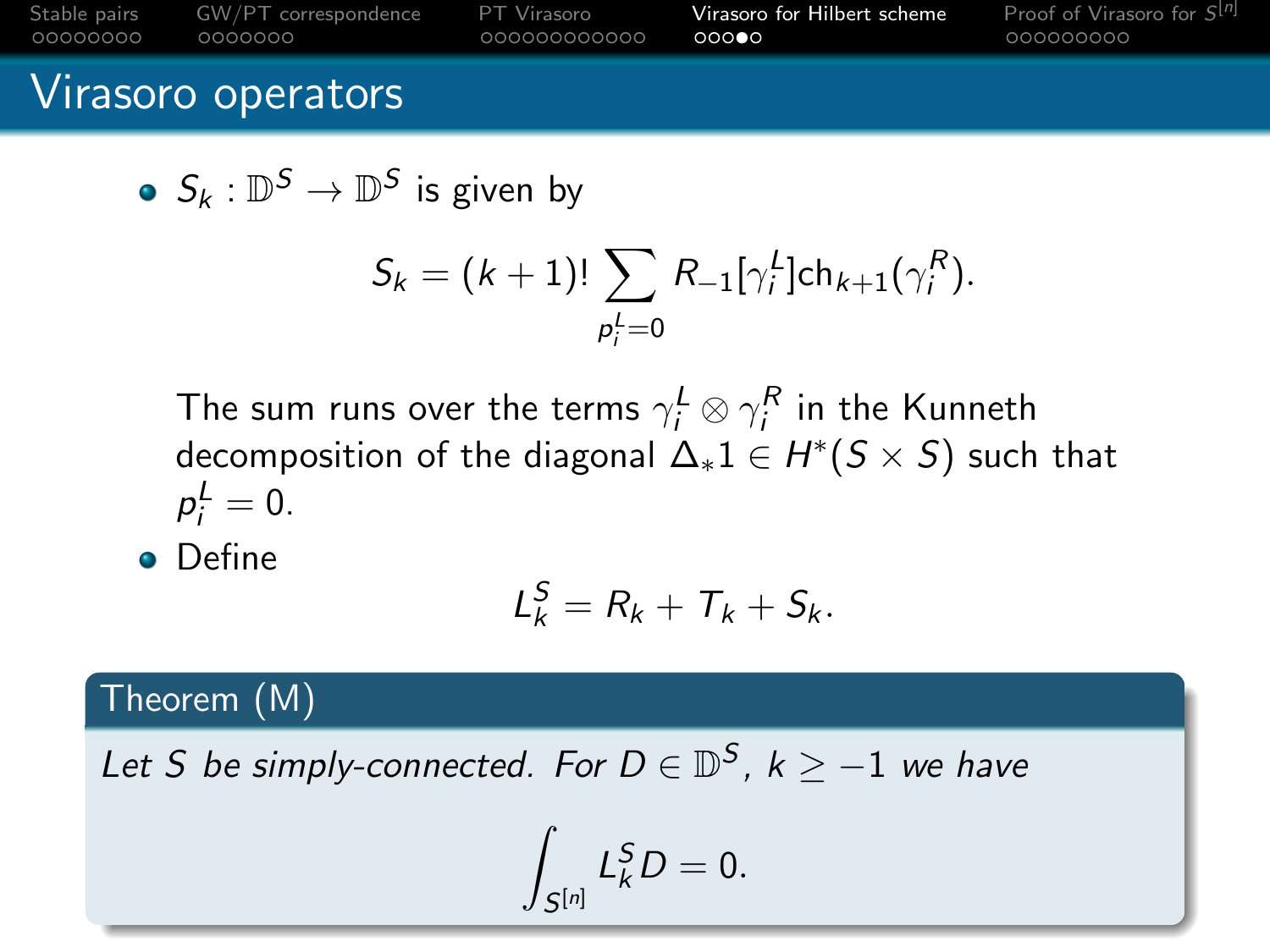

A lot is known about  $H^*(S^{[n]})$ :

- The Betti numbers of  $S^{[n]}$  were determined by Göttsche.
- Nakajima described  $\bigoplus_{n\geq 0} H^*(S^{[n]})$  as a module over the Heisenberg algebra.
- The descendents ch $_k(\gamma)$  generate  $H^*(S^{[n]})$  (Li-Qin-Wang).
- Ring structure on  $H^*(S^{[n]})$  can be algorithmically described (Ellingsrud-Göttsche-Lehn, Li-Qin-Wang).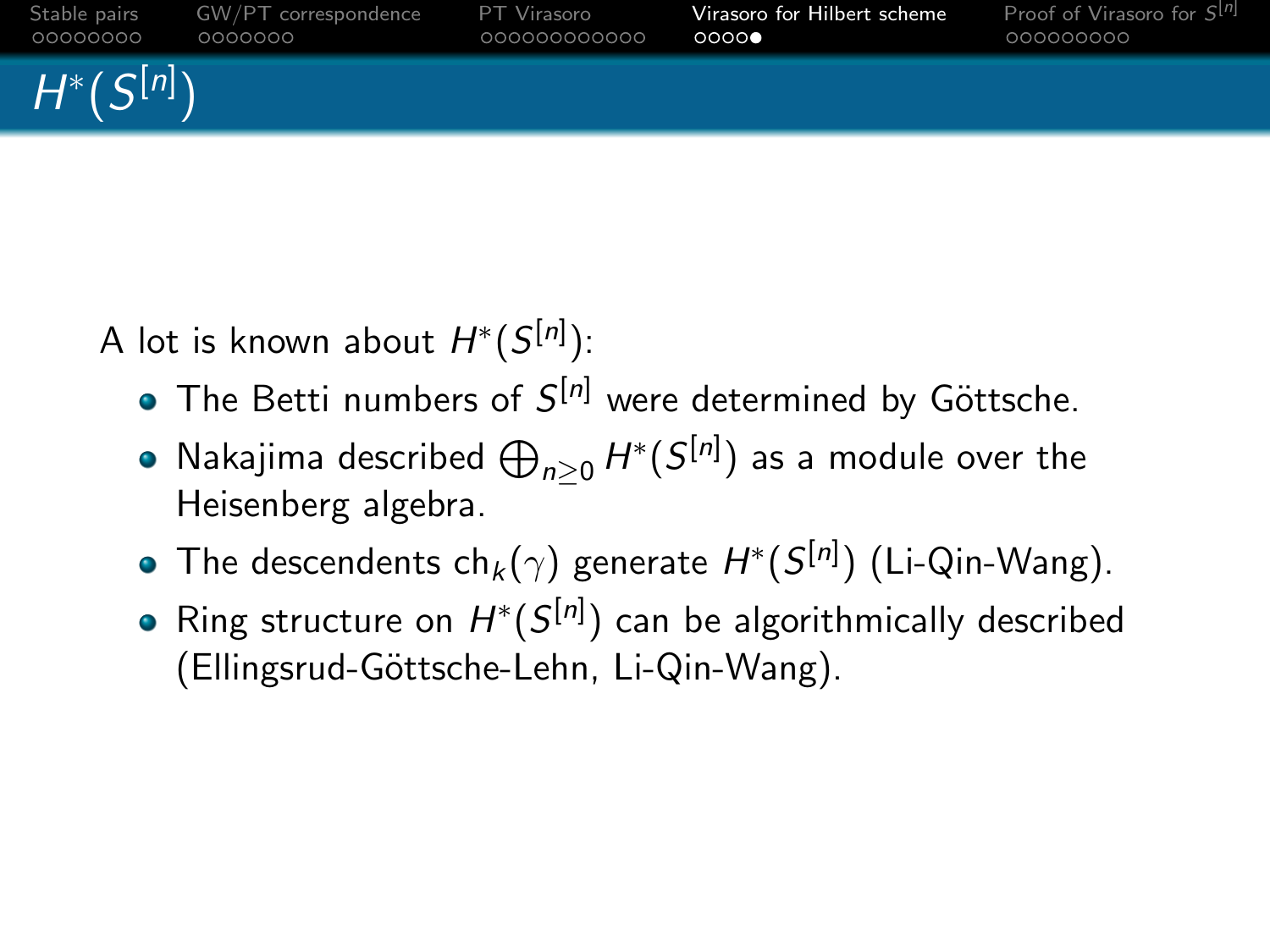| 00000000          | Stable pairs GW/PT correspondence | PT Virasoro   | Virasoro for Hilbert scheme | <b>Proof of Virasoro for <math>S^{[n]}</math></b> |  |  |  |
|-------------------|-----------------------------------|---------------|-----------------------------|---------------------------------------------------|--|--|--|
|                   | 0000000                           | _000000000000 | 00000                       | $\bullet$ 00000000                                |  |  |  |
| Path of the proof |                                   |               |                             |                                                   |  |  |  |

- **D** The integrals  $\int_{\mathcal{S}^{[n]}} L_kD$  admit universal formulas.
- **2** The conjecture behaves well with respect to disjoint unions.
- $\bullet$  If D only has  $(p, p)$  descendents then (disconnected) toric surfaces provide enough data to show that the universal formulas vanish.
- $\bigoplus$  If D has  $(0, 2)$ ,  $(2, 0)$  classes we add connected components and replace those classes by  $(0, 0)$  and  $(2, 2)$  classes.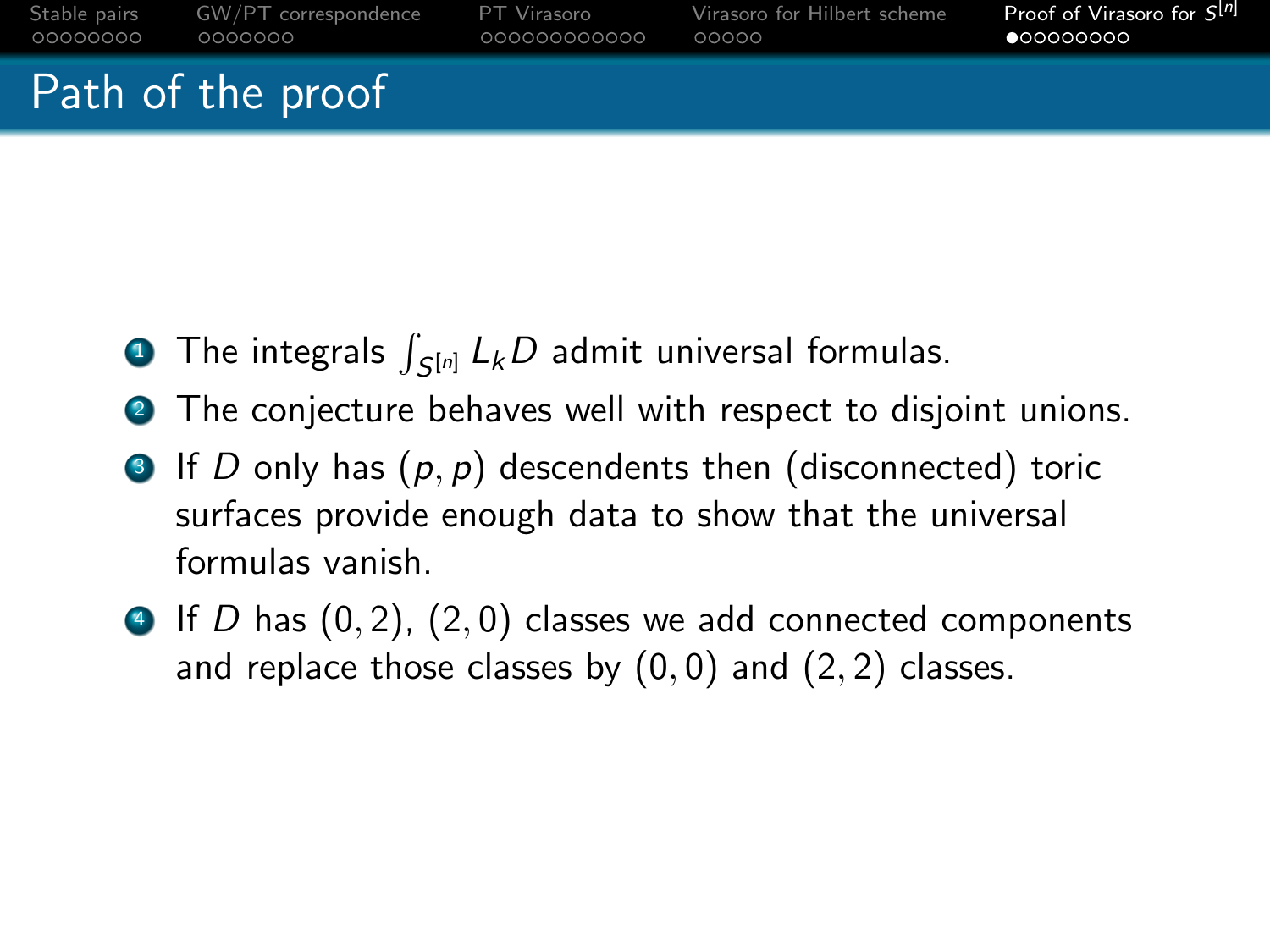[Stable pairs](#page-11-0) [GW/PT correspondence](#page-40-0) [PT Virasoro](#page-0-0) [Virasoro for Hilbert scheme](#page-0-0) [Proof of Virasoro for](#page-0-0) S 0000000 00000000000

Proof of Virasoro for  $S^{[n]}$ 

### Universal formulas for integrals

### Theorem (EGL, LQW)

The integral

$$
\int_{S^{[n]}}\mathsf {ch}_{k_1}(\gamma_1)\ldots \mathsf{ch}_{k_m}(\gamma_m)
$$

admits a universal formula depending only on  $n, k_1, \ldots, k_m$  and (polynomially) on the integrals

$$
\int_{S} c_1^{\varepsilon_1} c_2^{\varepsilon_2} \prod_{i \in I} \gamma_i.
$$

This is done by relating integrals in  $\mathcal{S}^{[n]}$  to integrals in  $\mathcal{S}^n$ .

$$
S^{[n-1,n]} \xrightarrow{\text{blowup }\Sigma_{n-1}} S^{[n-1]} \times S
$$
  

$$
\downarrow_{n:1}
$$
  

$$
S^{[n]}
$$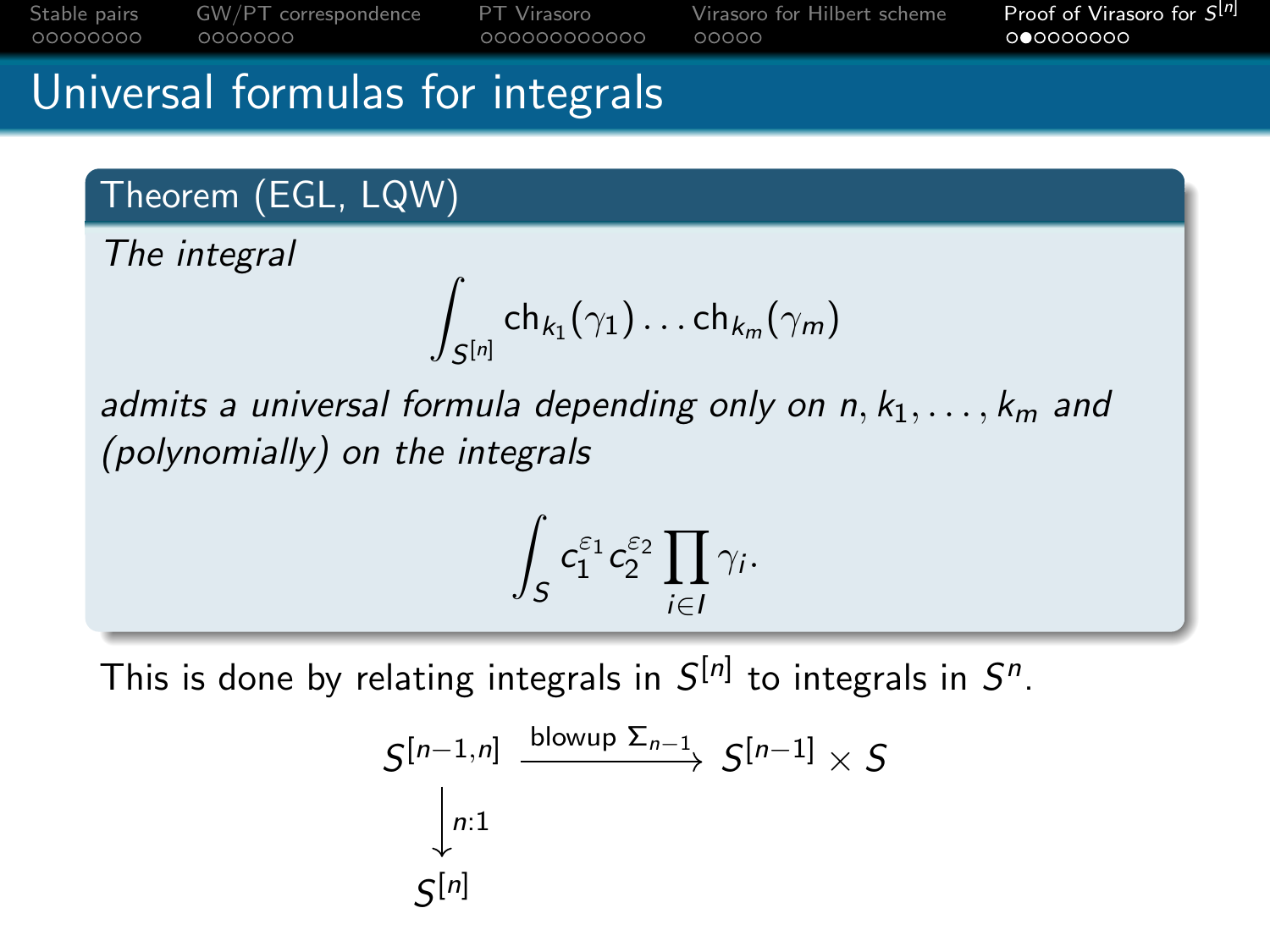[Stable pairs](#page-11-0) [GW/PT correspondence](#page-40-0) [PT Virasoro](#page-0-0) [Virasoro for Hilbert scheme](#page-0-0) [Proof of Virasoro for](#page-0-0) S Proof of Virasoro for  $S^{[n]}$ 00000000000 00000

### Universal formulas for Virasoro integrals

Proposition

Let  $\gamma_i \in H^{p_i,q_i}(S)$ . The integral

$$
\int_{S^{[n]}} L_k(\mathsf{ch}_{k_1}(\gamma_1)\ldots \mathsf{ch}_{k_m}(\gamma_m))
$$

admits a universal formula depending only on  $n, k, k_1, \ldots, k_m, p_1, \ldots, p_m$  and (polynomially) on the integrals

$$
\int_{S} c_1^{\varepsilon_1} c_2^{\varepsilon_2} \prod_{i \in I} \gamma_i.
$$

Key observation:

$$
\sum_{p_i^L = p} \int_S \gamma_i^L \gamma_i^R = \chi(S, \Omega^p) = \begin{cases} \frac{1}{12} \int_S (c_1^2 + c_2) & \text{if } p = 0, 2\\ \frac{1}{6} \int_S (-c_1^2 + 5c_2) & \text{if } p = 1 \end{cases}
$$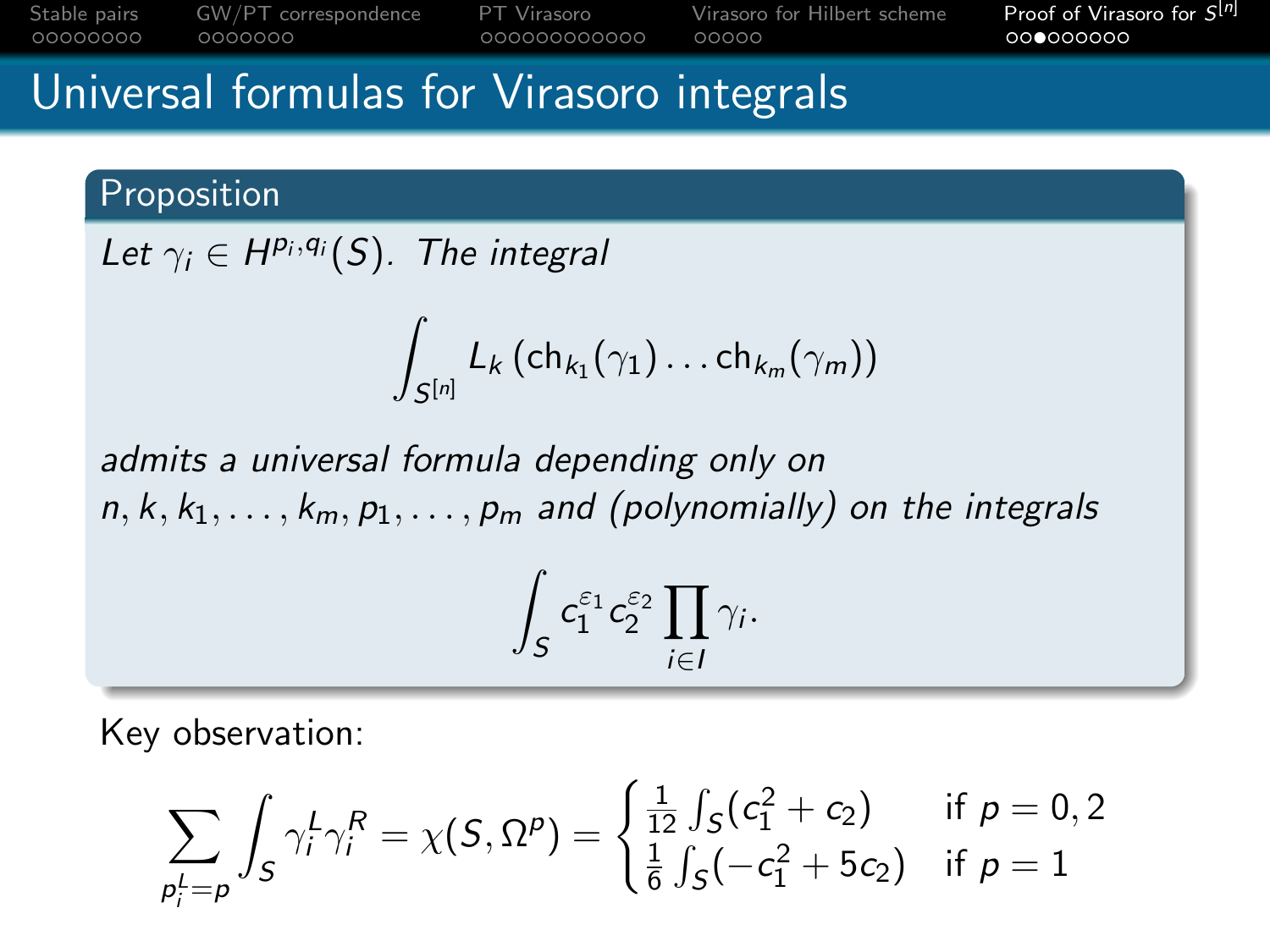

# The Virasoro operators are still well defined with disconnected surfaces.If  $S = S_1 \sqcup S_2$  then

$$
\mathbb{D}^{\mathcal{S}}=\mathbb{D}^{\mathcal{S}_1}\otimes \mathbb{D}^{\mathcal{S}_2}
$$

$$
\mathcal{L}^S_k = \text{id}_{\mathbb{D}^{S_1}} \otimes \mathcal{L}^{S_2}_k + \mathcal{L}^{S_1}_k \otimes \text{id}_{\mathbb{D}^{S_2}}
$$

$$
\int_{S^{[n]}} L_k^S(D_1 \otimes D_2) = \sum_{n_1 + n_2 = n} \left( \int_{S_1^{[n_1]}} D_1 \right) \left( \int_{S_2^{[n_2]}} L_k^{S_2}(D_2) \right) + \left( \int_{S_1^{[n_1]}} L_k^{S_1}(D_1) \right) \left( \int_{S_2^{[n_2]}} D_2 \right).
$$

Thus: if the Virasoro holds for  $S_1$  and  $S_2$  it also holds for S.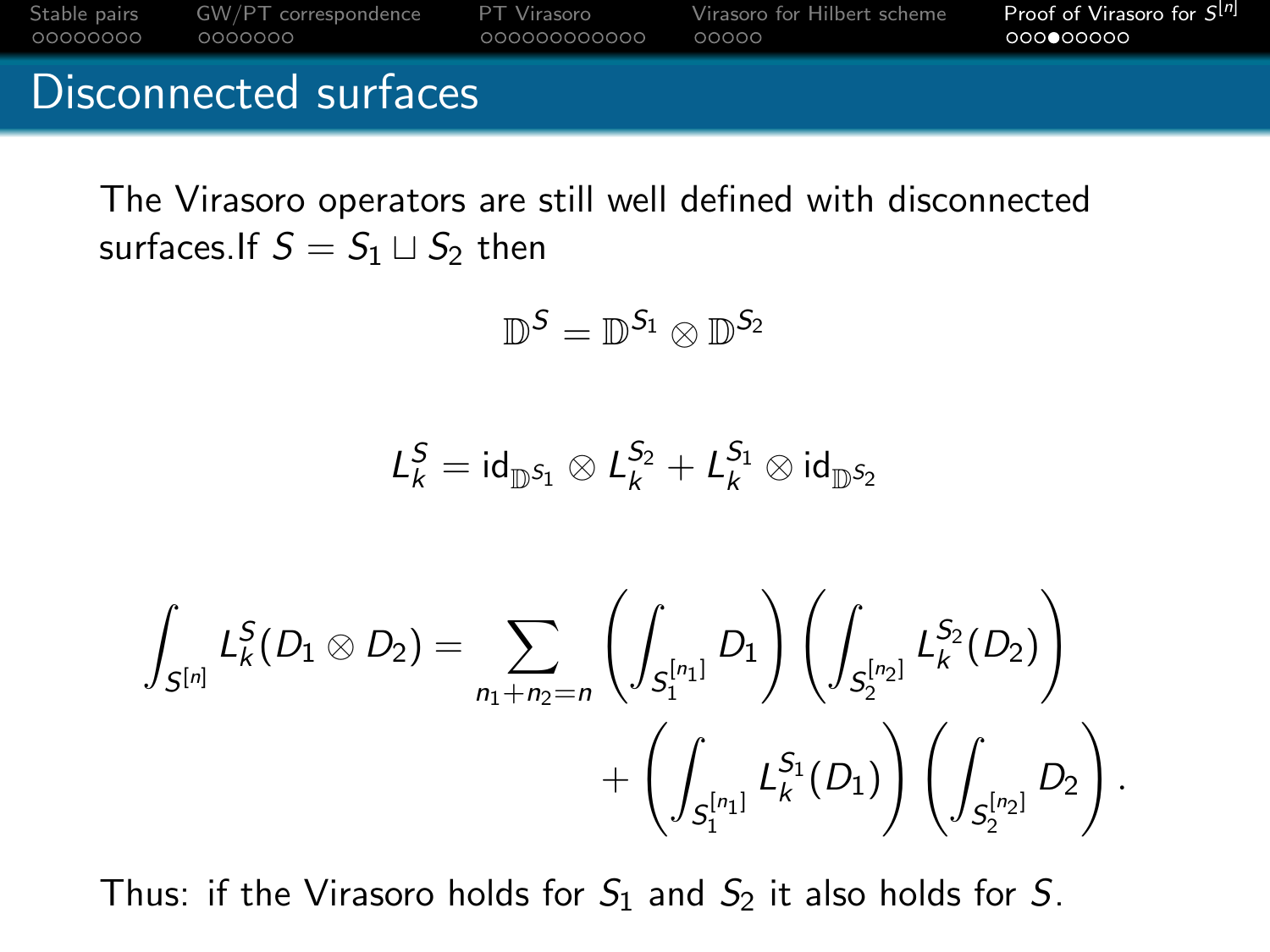[Stable pairs](#page-11-0) [GW/PT correspondence](#page-40-0) [PT Virasoro](#page-0-0) [Virasoro for Hilbert scheme](#page-0-0) [Proof of Virasoro for](#page-0-0) S Proof of Virasoro for  $S^{[n]}$  $(1, 1)$ -classes

Suppose that D has no  $(0, 2)$  and no  $(2, 0)$  classes:

$$
D=\prod_{i=1}^s \mathsf {ch}_{k_i}(1) \prod_{i=1}^t \mathsf{ch}_{\ell_i}({\mathsf p}) \prod_{i=1}^m \mathsf{ch}_{m_i}(\gamma_i)
$$

where  $\gamma_i \in H^{1,1}(X)$ . Then the integral

$$
\int_{S^{[n]}} L^S_k(D)
$$

depends only on  $n, k, s, t, m, k_i, \ell_i, m_i$  and on the data  $\left(\binom{m+1}{2}+m+2\right)$ -tuple of rational numbers

$$
\left\{\int_S\gamma_i\gamma_j\right\}_{1\leq i\leq j\leq m}\cup\left\{\int_S\gamma_i c_1\right\}_{1\leq i\leq m}\cup\left\{\int_Sc_1^2,\int_Sc_2\right\}.
$$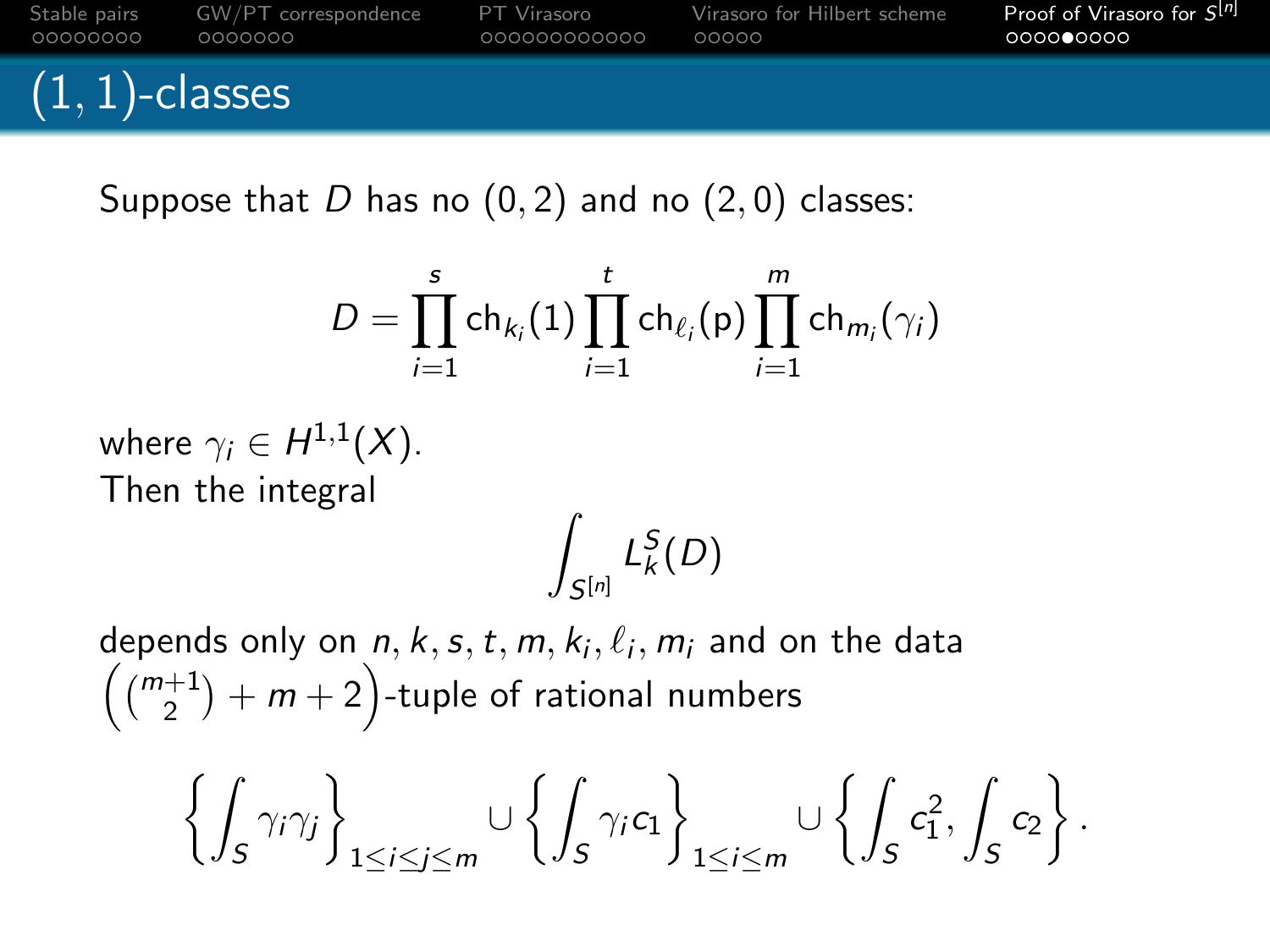<span id="page-40-0"></span>

We know that the previous integral vanishes if  $S$  is toric, so it's enough to prove that toric surfaces give enough data points:

#### **Proposition**

By varying the (possibly disconnected) toric surface and classes  $\gamma_j \in H^2(S)$ , the set of possible  $\left( \binom{m+1}{2} + m+2 \right)$ -tuples

$$
\left\{\int_S\gamma_i\gamma_j\right\}_{1\leq i\leq j\leq m}\cup\left\{\int_S\gamma_i c_1\right\}_{1\leq i\leq m}\cup\left\{\int_Sc_1^2,\int_Sc_2\right\}.
$$

is Zariski dense in  $\mathbb{Q}^{\binom{m+1}{2}+m+2}$ .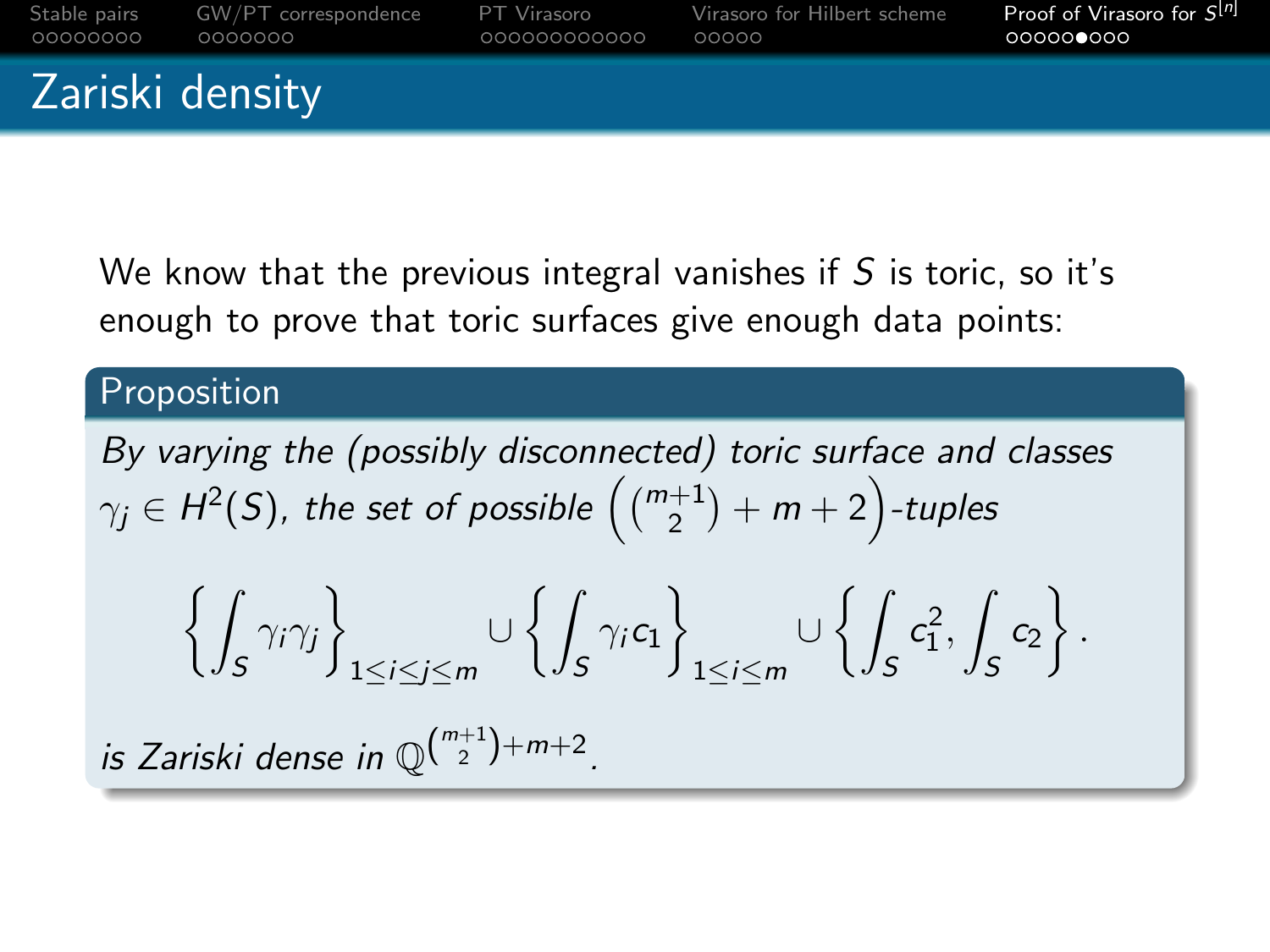| 00000000        | Stable pairs GW/PT correspondence PT Virasoro<br>0000000 | _000000000000 | Virasoro for Hilbert scheme<br>COOOO - | Proof of Virasoro for $S^{[n]}$<br>- ∩∩∩∩∩∩●∩∩ |  |  |  |  |
|-----------------|----------------------------------------------------------|---------------|----------------------------------------|------------------------------------------------|--|--|--|--|
| Zariski density |                                                          |               |                                        |                                                |  |  |  |  |

#### Proof.

Start with  $N$  disjoint copies of  $\mathbb{P}^1 \times \mathbb{P}^1.$ Perform  $M$  successive toric blow-ups of points in one of the copies in a way that the last  $m$ blow-ups have disjoint exceptional divisors  $D_1, \ldots, D_m$ . Pick  $D_0$  in another copy of  $\mathbb{P}^1 \times \mathbb{P}^1.$  Set

$$
\gamma_i = \sum_{j=0}^m a_{ij} D_j
$$

and vary  $a_{ij} \in \mathbb{Q}$ .

$$
\int_{S} c_2 = 4N + M \text{ and } \int_{S} c_1^2 = 8N - M
$$

$$
\int_{S} \gamma_i \gamma_j = (-AA^t)_{ij}.
$$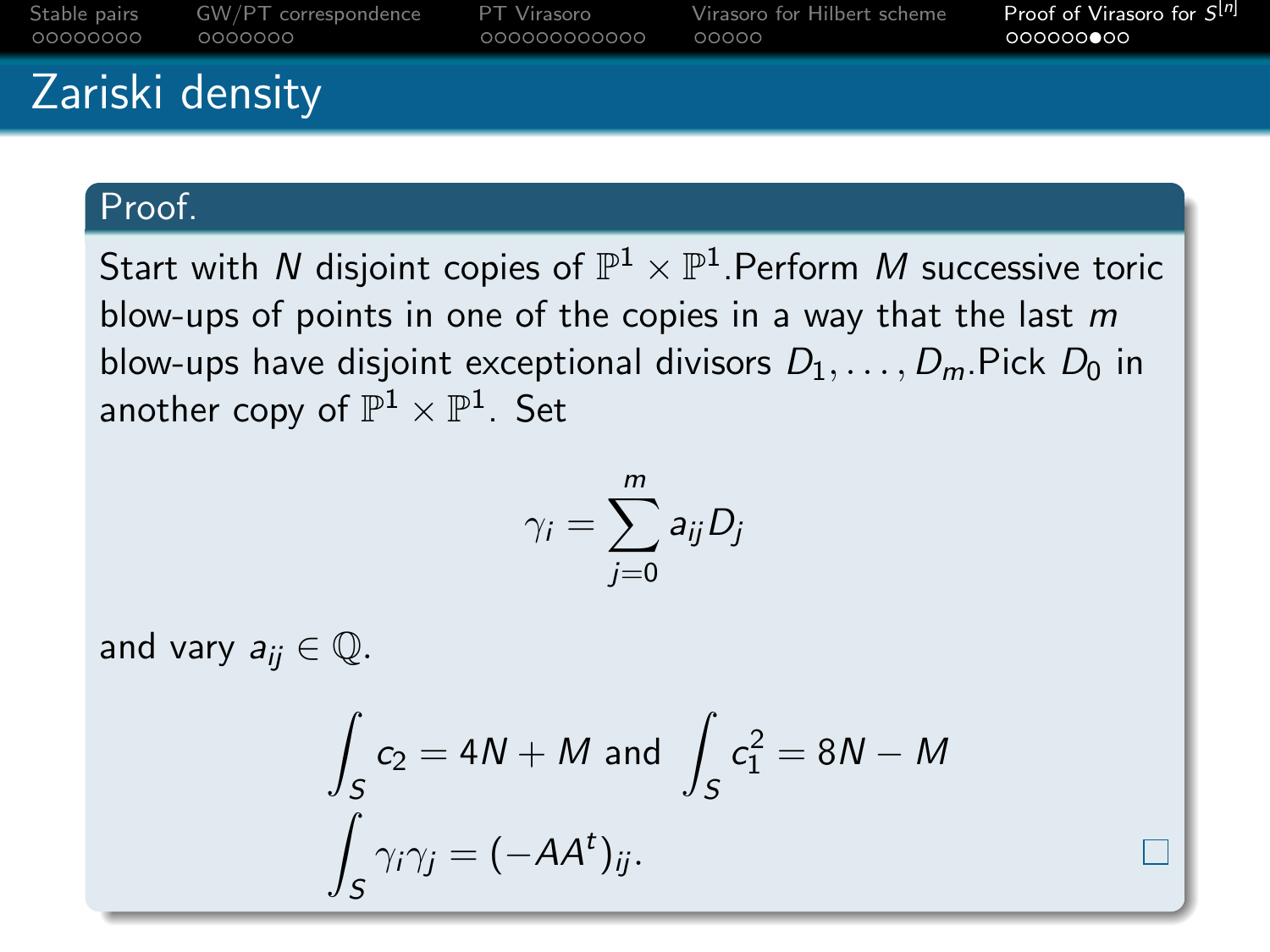00000000

0000000

000000000000

[Stable pairs](#page-11-0) [GW/PT correspondence](#page-40-0) [PT Virasoro](#page-0-0) [Virasoro for Hilbert scheme](#page-0-0) [Proof of Virasoro for](#page-0-0) S  $00000$ 

Proof of Virasoro for  $S^{[n]}$ 

# $(0, 2)$  and  $(2, 0)$ -classes

Pick a basis  $\alpha_1,\ldots,\alpha_{h^{0,2}}\in H^{0,2}(S)$  and  $\beta_1,\ldots,\beta_{h^{0,2}}\in H^{2,0}(S)$ such that

$$
\int_{S} \alpha_{i} \beta_{j} = \delta_{ij}.
$$

We add new connected components to S

$$
\mathcal{T} = \mathcal{S} \sqcup \mathcal{E}_1 \sqcup \ldots \sqcup \mathcal{E}_N
$$

and replace appearances of  $\alpha_j, \beta_j$  by  $(0,0)$  and  $(2,2)$  classes supported in the new connected components such that all the integrals appearing in the universal formula agree. Let  $\omega=e^{2\pi i/N}$ and

$$
\alpha = \sum_{i=0}^{N-1} \omega^i 1_i \in H^0(\mathcal{T}; \mathbb{C}) \text{ and } \beta = \frac{1}{N} \sum_{i=0}^{N-1} \omega^{-i} \mathsf{p}_i \in H^4(\mathcal{T}; \mathbb{C})
$$

satisfy for example

$$
\int_S \alpha^j \beta = \delta_{j1} \text{ and } \alpha \gamma = \beta \gamma = 0 \text{ for all } \gamma \in H^{1,1}(S).
$$